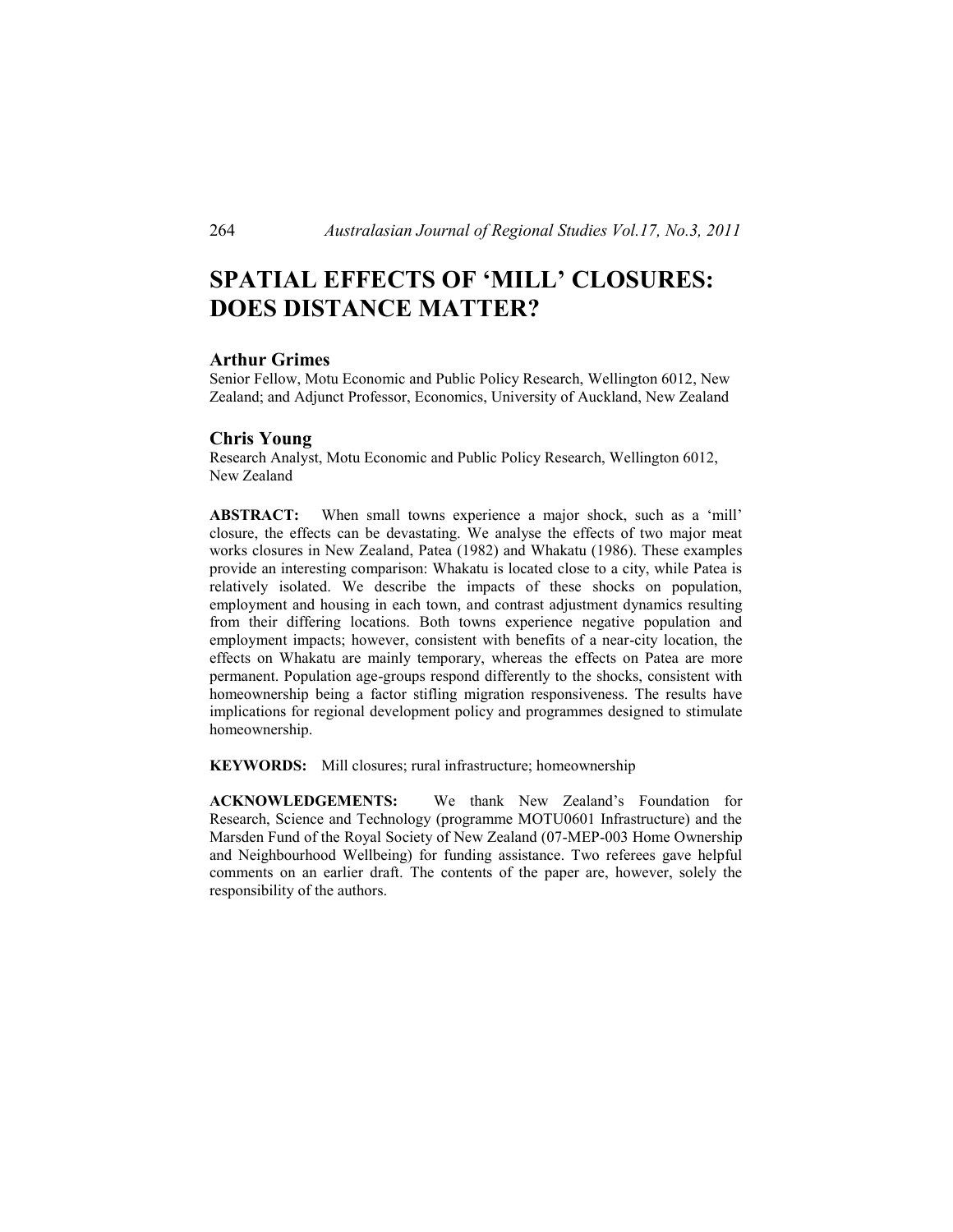### **1. INTRODUCTION**

 Any small town with employment heavily concentrated at one employer (the 'mill') has the threat of mill closure as an ever-present concern. We examine the impacts of two large mill closures in New Zealand that occurred in the early-mid 1980s in towns with some contrasting features. Using a difference-in-difference approach, we examine how the dynamic adjustments differed across the two towns and relate these contrasting adjustments to features of the towns and their populations.

 Our purpose in this analysis is twofold. First, understanding factors that affect adjustments to negative employment shocks is important in its own right, especially where policymakers aim to facilitate improved economic and social responses in the wake of such a shock. Second, the impact of a major exogenous closure can tell us a considerable amount about the benefits of a similar mill opening. Where the closure is unanticipated (as in our examples), we can treat the observed impacts as akin to the outcomes of a natural experiment, whereas this is more difficult in the case of an opening where many other (positive) factors may be operating in tandem with the mill opening.

 Drawing on a range of prior research, we derive a set of hypotheses concerning adjustment dynamics of employment and population, and confront these hypotheses with data from the two meat works plant closures at Patea and Whakatu. We analyse the effects of each closure on population, housing and employment within each town. In each case, we express the town data relative to (two sets of) comparator data, detrend the resulting ratio, and then examine the temporal differences in the responses of the detrended ratios. This difference-in-differences approach enables us to isolate the adjustment components due to the respective mill closure. The results assist in understanding the role of major investments in rural areas, and provide insights for regional development policy makers who may be considering the location of such investments.

 We provide a brief survey of related studies, together with descriptions of the two closures and hypotheses, in the next section. Section 3 outlines our data and methodology. Results are presented in section 4, with conclusions following.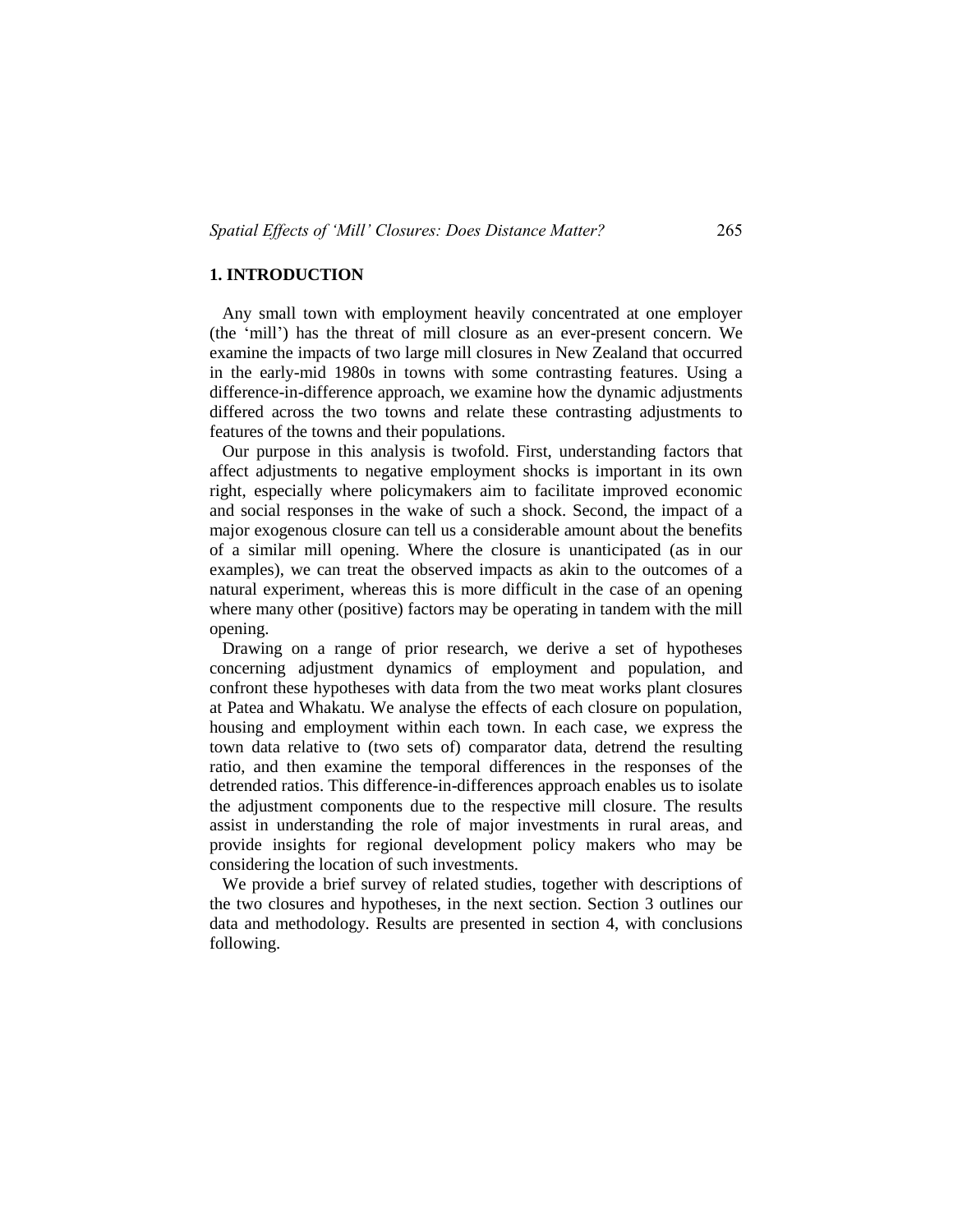#### **2. BACKGROUND INFORMATION AND HYPOTHESES**

 In New Zealand and internationally, regional development programmes have often attempted to promote the construction of large processing facilities (mills) in areas away from major urban areas. The rationale for their establishment in non-urban areas relates to the net economic and social benefits these developments may bring to rural towns. These benefits include employment, higher revenues, urban growth, and better education and health services. In effect, the mill is a form of infrastructure, often servicing multiple suppliers (as in the case of meat works or dairy factories) and providing the commercial substance to attract other service providers to the locality. In this latter respect, they are similar to a transport link that attracts new firms and population to an area. However, the effects associated with the closure of these facilities on the towns in which they are located can be devastating. Given the immobility of houses and commercial properties, these structures are not likely to disappear as quickly as they emerged; many may fall into disrepair and cheap rents may encourage those without employment to move in.

### *Prior Literature*

 Our analysis of adjustment dynamics following mill closures is conceptually related to analyses of the impacts of regional employment shocks. Blanchard and Katz (BK, 1992) analysed regional adjustments to employment shocks using United States state-level data. They found that the dominant adjustment mechanism following an employment shock is labour mobility. Their study established that US employment shocks have a permanent component to them. In the case of a negative employment shock, the employment response after 5-7 years is almost entirely reflected in net outward migration from the region, leaving the unemployment rate and participation rate relatively unaffected.

 European studies find some similarities and some differences relative to BK. Frederiksson (1999) finds even stronger migration responses using Swedish data than do BK, while Decressin and Fatás (1995) find labour force participation rate changes to be a major adjustment mechanism over a three year window across Europe. Mauro and Spilimbergo (1998) find different adjustment responses according to skill level, with out-migration observed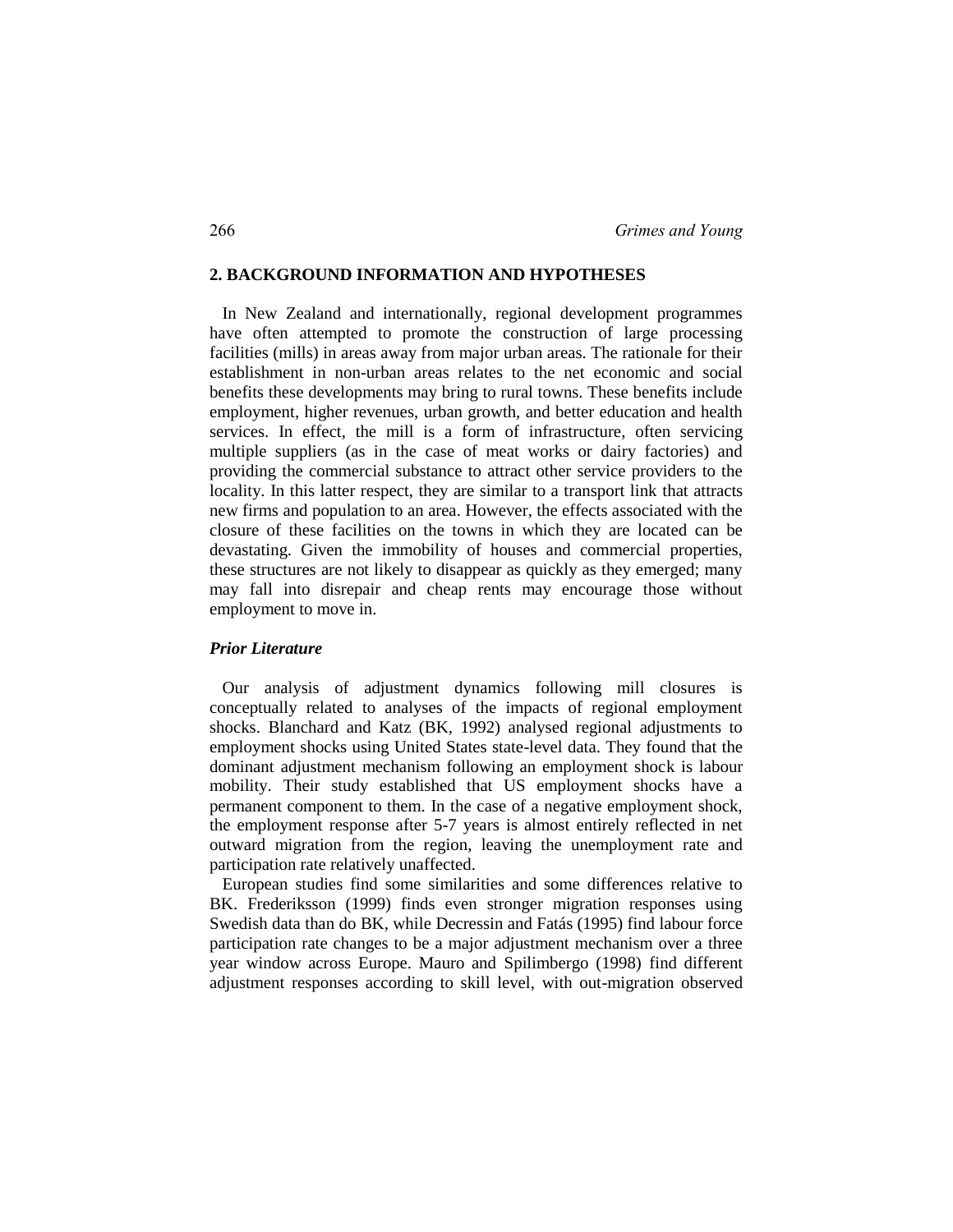for higher skilled workers and labour force participation or unemployment responses more prevalent amongst lower skilled workers.

 Another relevant factor is the prevalence of homeownership in affected localities. Oswald (1996, 1999) conjectured that homeownership establishes a barrier to migration for the homeowner if that person (or a family member) loses a job. The costs of selling the house (possibly in a depressed market compared with time of house purchase) and then purchasing or renting elsewhere are added to other economic and social costs of relocation. These extra costs may tip the decision towards staying in the affected locality rather than seeking new employment elsewhere. Additional studies in the United Kingdom and the United States confirm this finding, and additionally indicate that the impact of this factor falls disproportionately on more disadvantaged groups (South and Crowder, 1998a and 1998b; Green and Hendershott, 2001; Partridge and Rickman, 1997; Pehkonen, 1999).

 Glaeser and Gyourko (2005) examine housing and population dynamics across cities, including the 'rust-belt' cities of the United States, finding that a positive employment shock causes a positive change to population and a positive, but small, change to house prices; a negative employment shock results in a small migration away and a relatively large fall in house prices. These patterns arise as a result of the adjustment dynamics of the housing stock; the stock of dwellings increases (through new building) in the face of a positive employment shock, but remains broadly static following a negative shock. A downward employment (and population) shock requires a steep fall in house prices in order to equate existing supply to the new lower level of demand.

 One feature that may further condition adjustment dynamics following a shock is the location of the affected area in relation to urban agglomerations. Advantages of agglomeration include greater risk-sharing and improved matching between firms and their suppliers (including labour) and between firms and their customers (Maré and Timmins, 2006; Maré, 2008; de Groot et al., 2009). Glaeser and Maré (2001) note that denser areas facilitate matching. Better matching within a larger urban area results not only in higher productivity, and hence higher wages, but also reduces the chance of a worker (or firm) not finding any suitable match, thus inducing an inward shift in the Beveridge Curve (i.e. the equilibrium locus of unemployment and vacancies). The Beveridge Curve is a graphical representation of the relationship between unemployment and job vacancies. It is downward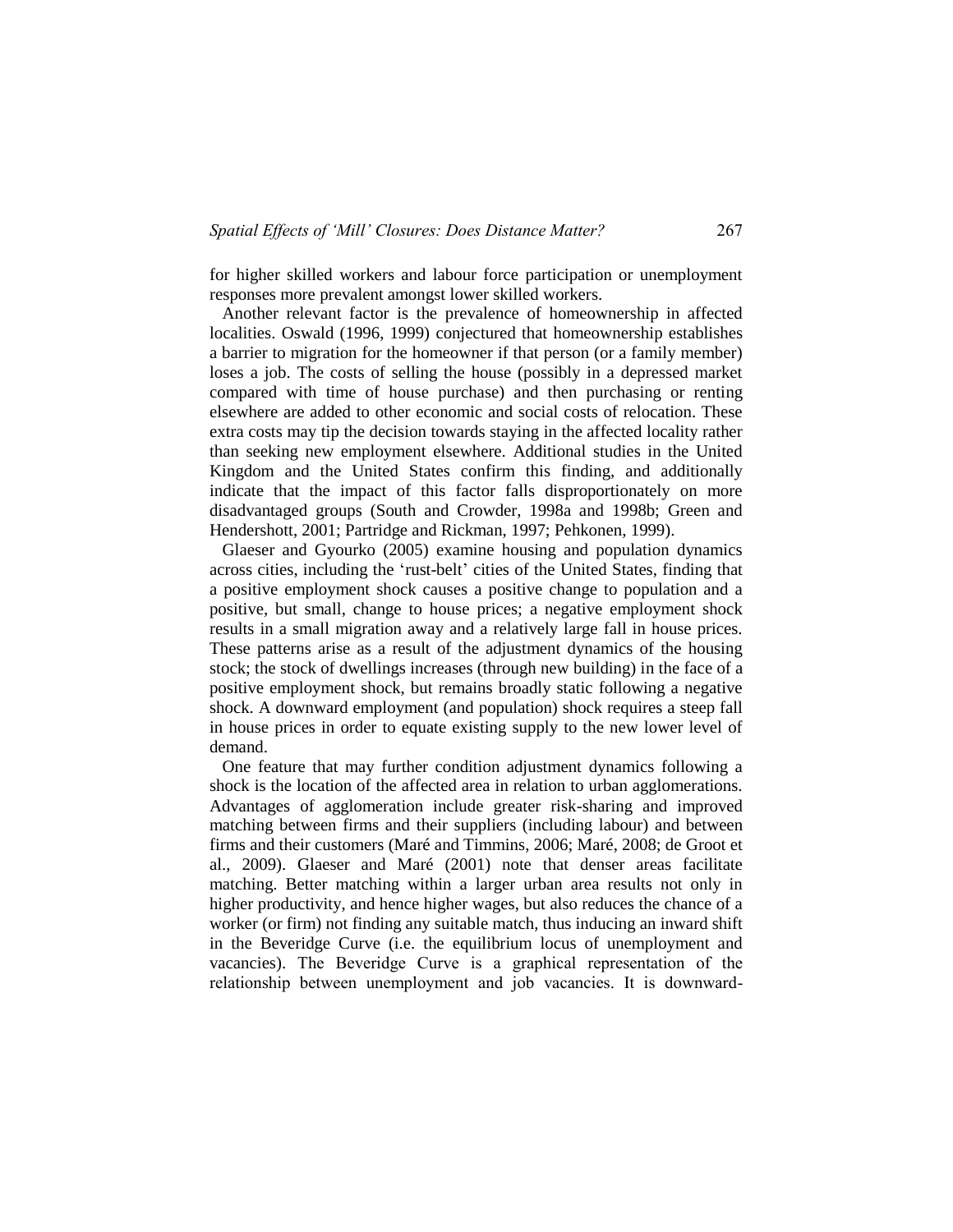sloping and hyperbolic, indicating increasing rates of unemployment occur as the number of job vacancies declines (Dow and Dicks-Mireaux, 1958).

 A number of New Zealand studies have examined adjustment dynamics following employment shocks in the spirit of the BK analysis. Building on previous work by Maré and Timmins (2000) and Choy et al. (2002), Maré et al. (2009) examine regional adjustments across New Zealand following an employment shock. They estimate a structural vector autoregression model containing variables relating to employment, migration and housing prices. Their results indicate positive responses in the employment rate, participation rate and the working age population (and hence in net inward migration) following an upward regional employment shock. Population and employment rise to permanently higher levels following such a shock. However, the response of house prices, both in the short and long terms, is negligible. This negligible response of regional house prices is a surprising result, especially since at a national level they find a significant positive response of house prices to a similar employment shock. They offer some possible explanations for this paradox. First, the housing market may be a national market rather than regional. Second, house price effects may be further localized than the regional definition used. The third explanation is put down to high sampling error.

 A related study, by Velamuri et al. (2008), looked at the effects of structural reforms on local communities, focussing on employment, population and house price effects in the medium- and long-term. Like Maré et al. (2009), they find no relationship between employment shocks and house prices. Furthermore, employment, population and house price shocks have no relationship with any future outcomes of employment rates, population levels or house prices, other than on their own respective future outcomes. In other work, Stillman and Maré (2008) studied the relationship between house prices and migration within New Zealand. They find, at both national and regional level, a significant positive correlation between population change and house prices; specifically, a net inflow from migration leads to house price inflation. (They caution, however, about the temporal stability of the relationship.) Grimes and Aitken (2010), using a cointegration approach, find a strong regional relationship between population and house prices over time within New Zealand.

 These conflicting results leave unanswered questions relating to the effects of a regional employment shock on local house prices. It is possible that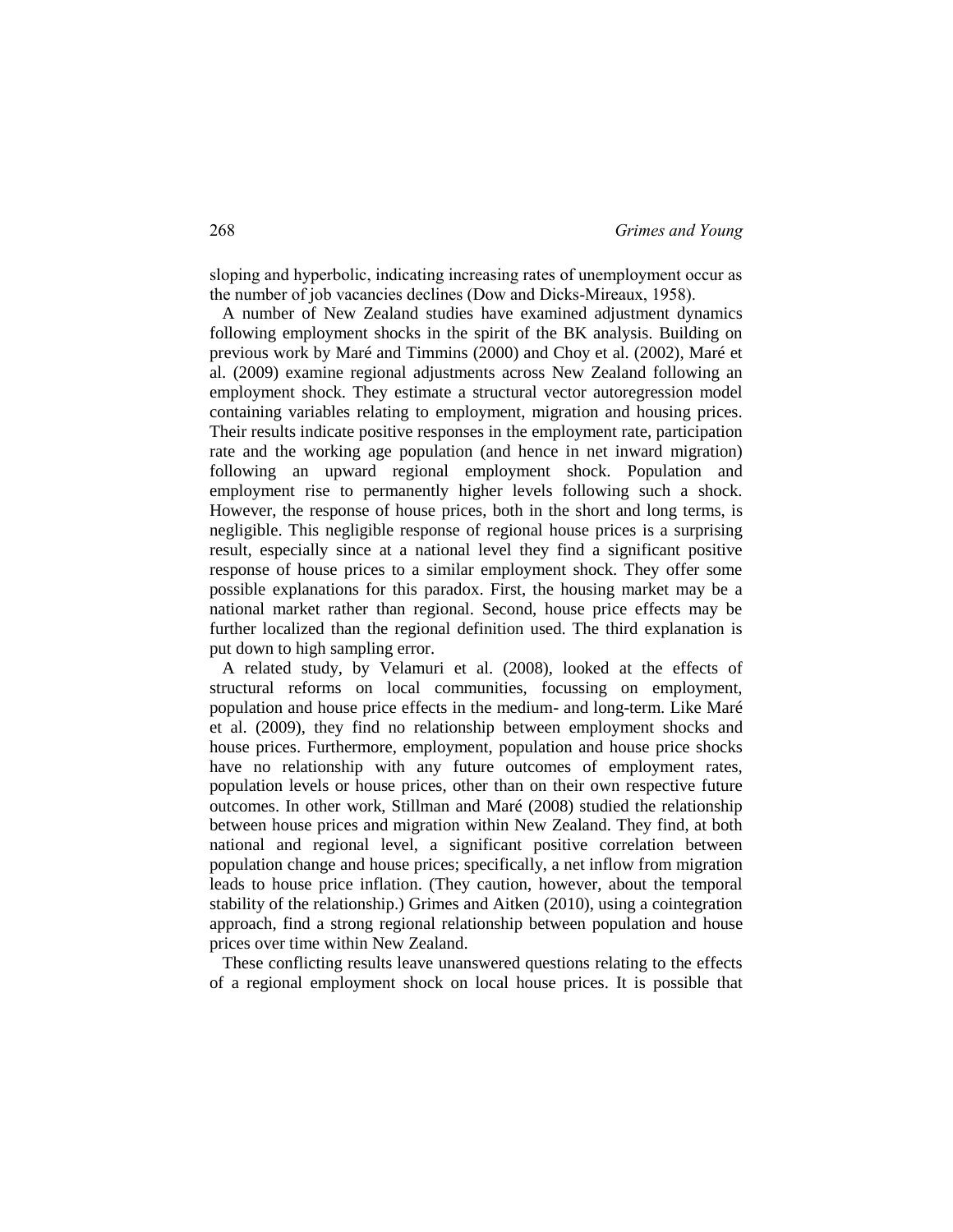nationwide studies are unable to capture the diversity of reactions that arise from different shocks given the differing spatial characteristics of the regions included in each study. In particular, the Glaeser and Gyourko analysis and agglomeration theories suggest that adjustment dynamics may differ materially depending on whether the shock is positive or negative, and on whether the affected locality is rural or is close to a larger urban area. Case study analyses may shed light on these issues in ways that nation-wide regional panel studies cannot, owing to the need for the latter studies to assume similarity of response across regions.

 Case studies also enable us to delve more deeply into the role of differing population characteristics in determining adjustment dynamics. The cited international and New Zealand studies focus on the effects of shocks on the whole population (or on the working age population). However, differing age groups may respond in materially different ways from one another. This observation follows, in part, from the work of Oswald (1996) on the effects of homeownership on mobility. In New Zealand and elsewhere, older adults tend to have higher rates of homeownership than do young adults. Carne (2004) showed that homeownership rates were much higher for older agedgroups. Those aged 45 to 59 years and those aged 60 years or more had very similar homeownership rates of around 80 to 90%, for the eight cities considered. The younger age-group of those aged 25 to 44 years had homeownership rates that were 10 to 15 percentage points lower than the two older age-groups and homeownership rates for those aged 15 to 24 years were even lower still. Morrison (2008) also finds that the probability of homeownership increases with age. If Oswald's findings extend to New Zealand, we would expect to see young adults (predominantly nonhomeowners) being more mobile than are older adults (predominantly homeowners) when a locality suffers a negative employment shock. Our study decomposes population movements into age bands, focusing on population ages grouped by: 0-14 years (children), 15-24 years (youths), 25- 44 years (young adults), 45-64 years (older adults), 65+ years (mainly retired).

 Another distinction that we make, following the agglomeration literature, is to contrast adjustment dynamics across two separate localities that exhibit material differences in their respective proximity to a city. This comparison enables us to observe whether the better risk-sharing and matching characteristics of a city location leads to differing adjustment dynamics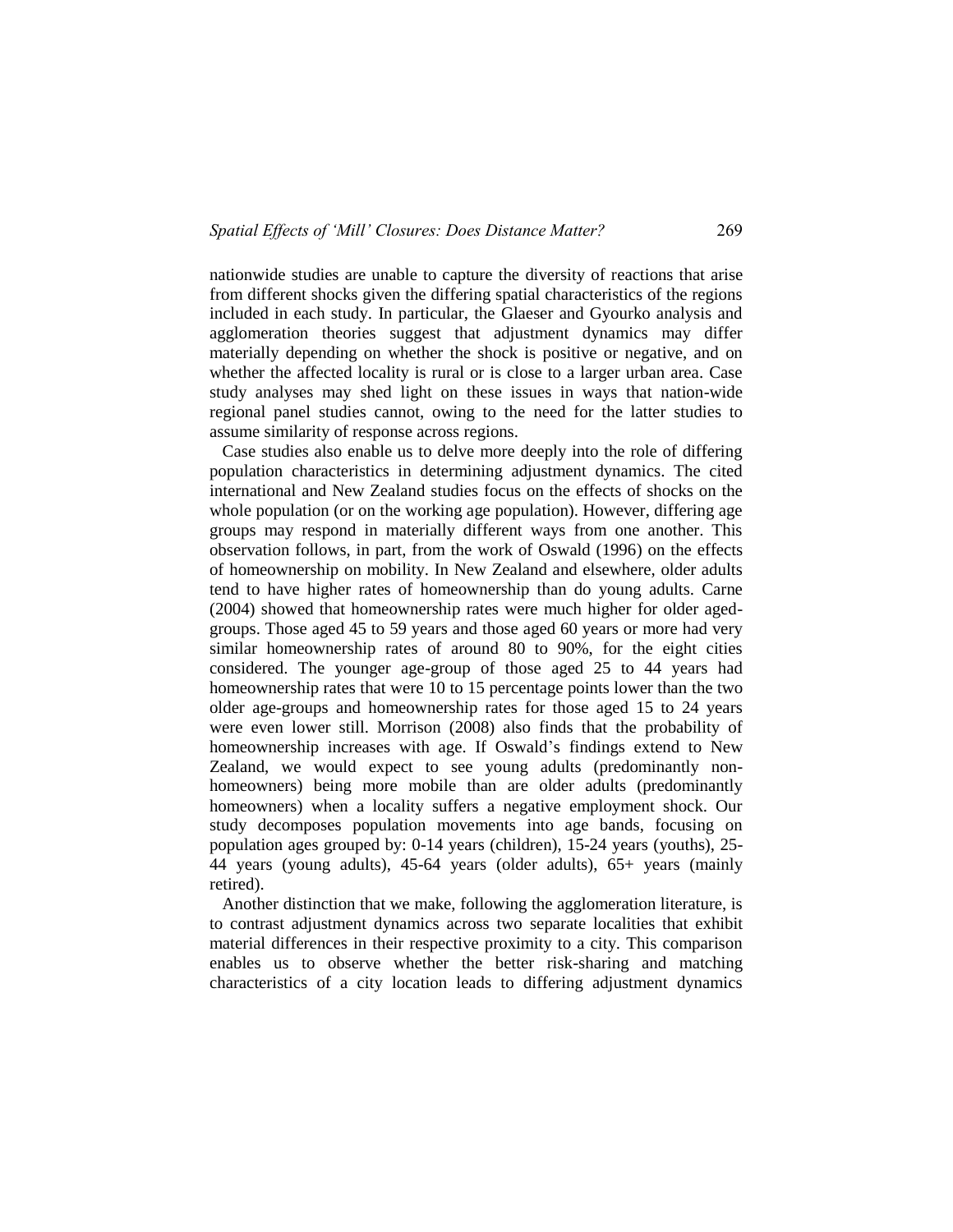relative to those observed for a locality in a rural environment. We hypothesise that Whakatu, being closer to a city, will adjust more quickly to the employment shock than does Patea.

 If true, this hypothesis has implications for policy development. Regional development policies have been used as tools to assist regions recover from unfavourable shocks or, more generally, to promote growth in local economies. They may be designed to attract major processing plants servicing local suppliers (e.g. forestry mills and meat works) or a social services institution (e.g. hospital or polytechnic), plus people with skills and ideas into areas which need assistance. However, caution must be taken with regard to how the benefits of major plant investments are distributed. If the majority of the benefit accrues to migrants into the area, any improvements may fail to raise the standard of living for the original residents (Maré and Timmins, 2000). In addition, attention must be paid to the sustainability of the new plant; if population and other services gravitate to the locality serviced by the new investment, major costs could subsequently be experienced if it were later closed. This potential reversibility of major investments makes their location in relation to other activities of crucial importance.

#### *Meat Works Closures*

 The meat industry in New Zealand was once the country's leading export industry. External economic developments progressively reduced profitability (Evans et al, 1996) and its structure was inflexible in the face of heavy regulation and licensing. In the early 1980s, the New Zealand Government's decision to de-license and deregulate the industry, coupled with over-capacity of meat processing plants, especially in the lower North Island, caused major rationalization of the industry. Two major closures in the mid North Island occurred at Patea (1982) and Whakatu (1986) respectively. There were major job losses in both cases, with Patea's closure resulting in the direct loss of 800 jobs and Whakatu's closure leading to over 1600 direct job losses. The two meat works were the chief employers in their respective towns, and the closures had serious impacts on each town.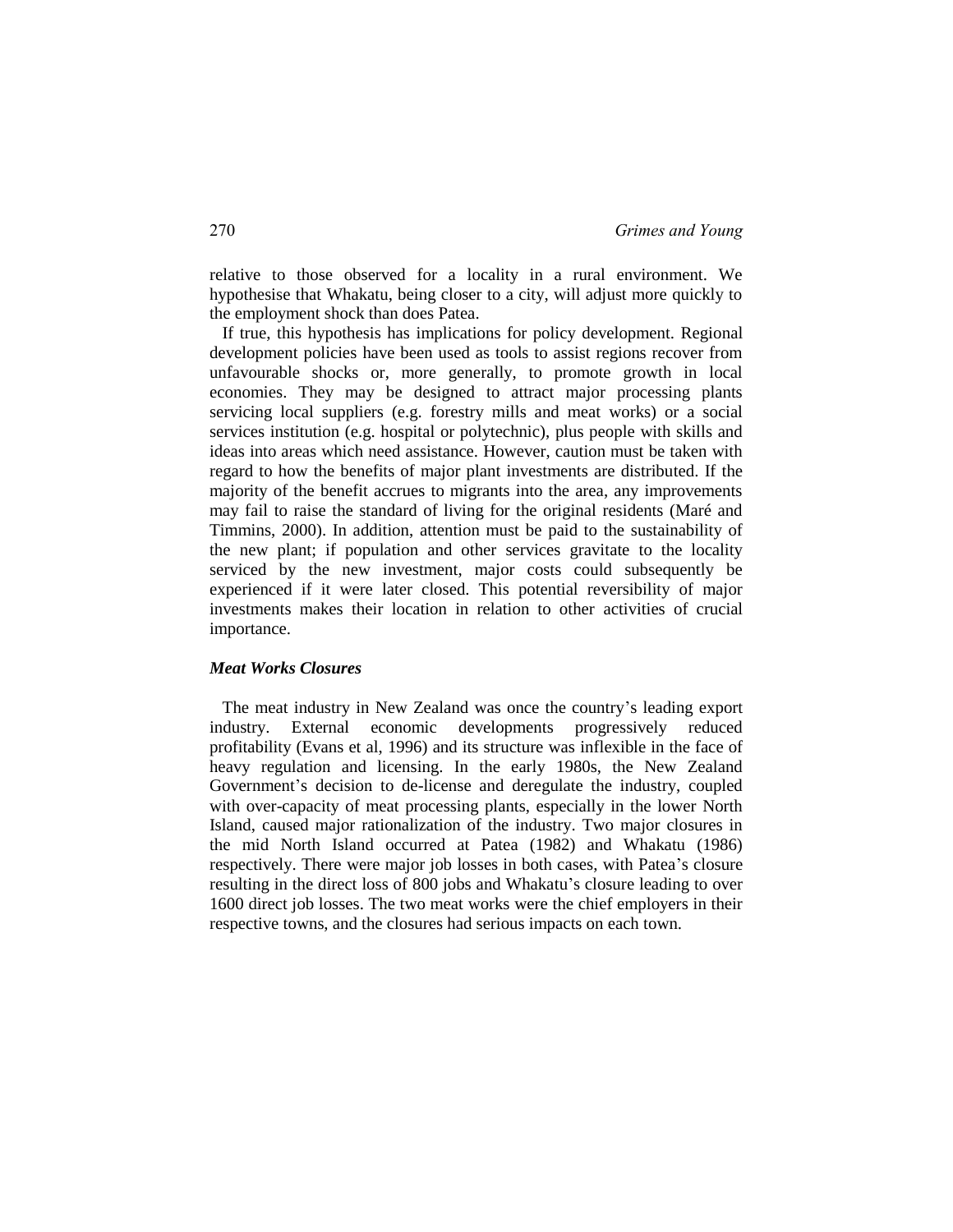# *Patea<sup>1</sup>*

 $\overline{a}$ 

 Patea is a small isolated town located in the South Taranaki District of the North Island of New Zealand, between Wanganui and New Plymouth (Figure 1). The population of Patea in 1981 was 1,983. Its nearest city (Wanganui, with a 1981 population of 39,595) is 60.8 kilometres (kms) distant (with an estimated travel time of 48 minutes). New Plymouth (population of 44,095 in 1981) and Palmerston North (population of 66,691 in 1981) are 98.3 kms (90 minutes) and 152 kms (112 minutes) distant, respectively.



**Figure 1.** Geographical Locations of Patea, Whakatu and Nearest Cities. Source: Google Maps

 In 1910, The Patea Freezing Company was established to operate the local meat-processing plant. After a reformation in 1933, it provided work for approximately one thousand workers during the peak season (Dare, 1999). In May 1982, it was announced that the Patea Freezing Works would close in three months time (Puke Ariki, 2003). Its closure left 800 employees of the works without jobs, amounting to an estimated loss of around \$10 million per

<sup>&</sup>lt;sup>1</sup> Background information on Patea and Whakatu from the cited sources is supplemented by information from Google Maps and Wikipedia.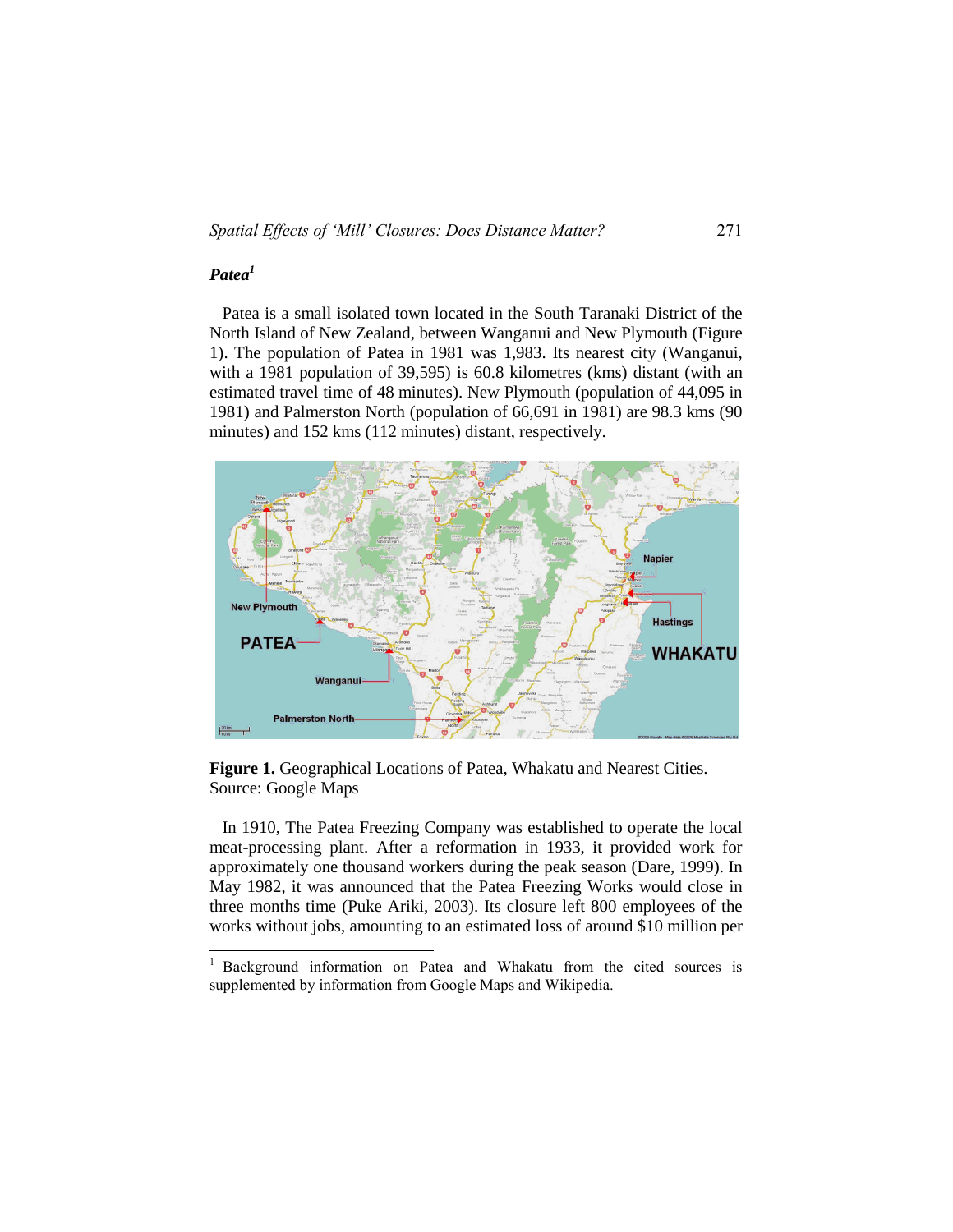annum in wages (The Dominion, 1982a). There were a number of factors precipitating the plant's closure. One major proximate determinant was the Government's decision to de-license the meat industry in the early 1980s (The Evening Post, 1982b), coupled with over-capacity of meat processing plants, especially in the lower North Island (Taranaki Daily News, 1982a). In addition, the Patea Freezing Company had a reputation of low productivity and a high number of work stoppages (The Dominion, 1982b). Another determinant was heightened hygiene standards and other requirements for upgrades demanded by foreign parties (Taranaki Daily News, 1982a).

 The plant officially closed in September 1982. Negotiations between the firm and the meat-workers union over redundancy payments were lengthy (The Evening Post, 1982a). Workers considered that they were in need of a good settlement as there were no real alternative jobs nearby. In addition, it was reported that many redundant workers owned homes in the area and were not able to move easily, as transport or selling of houses was not possible (The Evening Post, 1982c). Approximately 65% of the workers in the meat works lived in Patea (The New Zealand Herald, 1982), and it was considered unlikely that the unemployed would be absorbed by other firms in the area (The Evening Post, 1982d). This was especially the case given that those already unemployed in the area were not able to find work (Taranaki Daily News, 1982b). The company arranged transfers for many senior and middle management staff; other offers were also made, but the majority were turned down because many owned houses in the single-industry town (The Dominion, 1982c). Many surrounding businesses, reliant on the meat workers for business, were also forced to close.

 Following the announcement but prior to the actual closure, Melser (1982) assessed its likely social and economic impacts. He expected that Patea's population would decline, with highly skilled workers plus younger and unattached workers being the largest groups of migrants. Patea had always had an issue retaining its younger population, with approximately 50% migrating from the town in the 20 years leading up to the closure. It was believed that others had been retained through job security which the meat works offered. With the works closure, Patea could expect an even higher proportion of its younger population to leave. A large number of redundant workers were in the older generation. Many of these workers owned houses; therefore the cost of relocation was high and migration may not have been a viable option for this group. Melser predicted that physical infrastructure and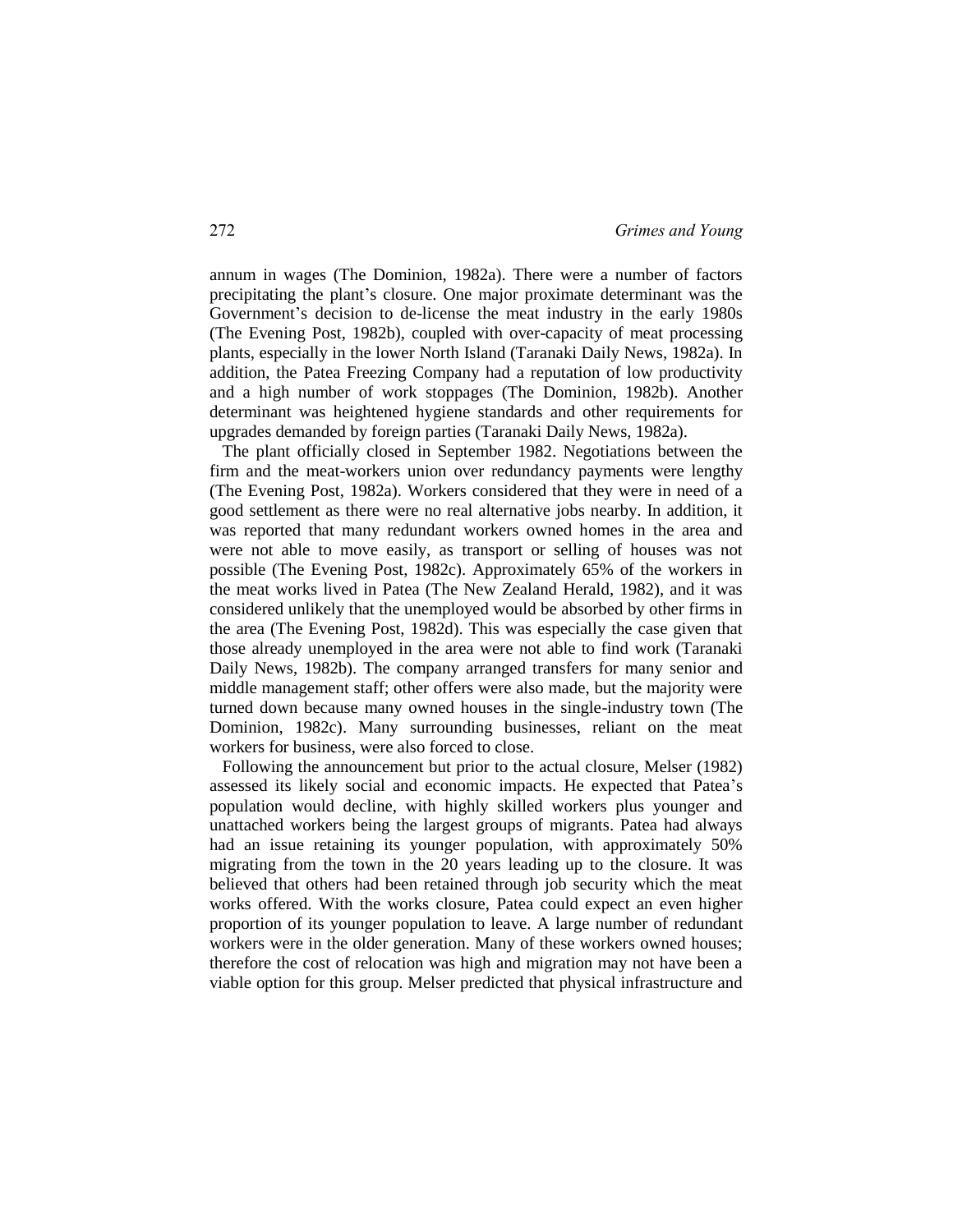property within Patea would suffer a major impact from the closure of the meat works. With the decline in population, the local council faced a diminishing financial base. This meant that residential rates bills for those who remained could rise sharply and the town could be faced with the possibility that many of its streets would contain empty dwellings.

### *Whakatu*

Whakatu is located in the Hastings District of the Hawke's Bay region in New Zealand's North Island. Its population in 1981 was 936. In contrast to Patea, Whakatu lies close to twin cities, Hastings and Napier. Hastings (population 52,563 in 1981) lies 6.8 kms (10 minutes) away while Napier (population 51,330 in 1981) is 14.3 kms (14 minutes) distant.

 The Whakatu meat works, established in 1912 (Hawke's Bay Today, 2006), became one of the largest meat works in the country. In October 1986, the plant was officially closed, leaving around 1,600 of 1,900 employees (during the peak periods) redundant (The New Zealand Herald, 1986). The closure came as a shock to almost all employees, even some top management staff (The New Zealand Herald, 1986). Although the slaughtering operations were closed, the fellmongery, freezing chambers and casing operations continued. The cold-stores were converted, in part, to store apples and other commodities, and there was hope that other processing facilities would also be developed (The New Zealand Herald, 1986).

 The reasons for closure again included the deregulation of the industry and existing over-capacity, coupled with a complex series of industry mergers and takeovers (Keefe-Ormsby, 2001; The New Zealand Herald, 1986). After months of bargaining, redundancy packages were paid to ex-workers and a special worker support group was established to assist redundant staff find new employment (The New Zealand Herald, 1986). However, with the high level of pre-existing unemployment in the region, very few of the redundant workers were able to find work. As was the case in Patea, many local businesses in Whakatu were affected by the closure and were forced to close (Hawke's Bay Herald Tribune, 1986a). However, unlike Patea, only 4% of Whakatu's meat workers lived in Whakatu. The residence of the remaining 96% of Whakatu's meat workers comprised: 42% living in Hastings, 36% living in Napier, 10% in Havelock North, 4% in Clive and the remaining in outlying areas (Hawke's Bay Herald Tribune, 1986b).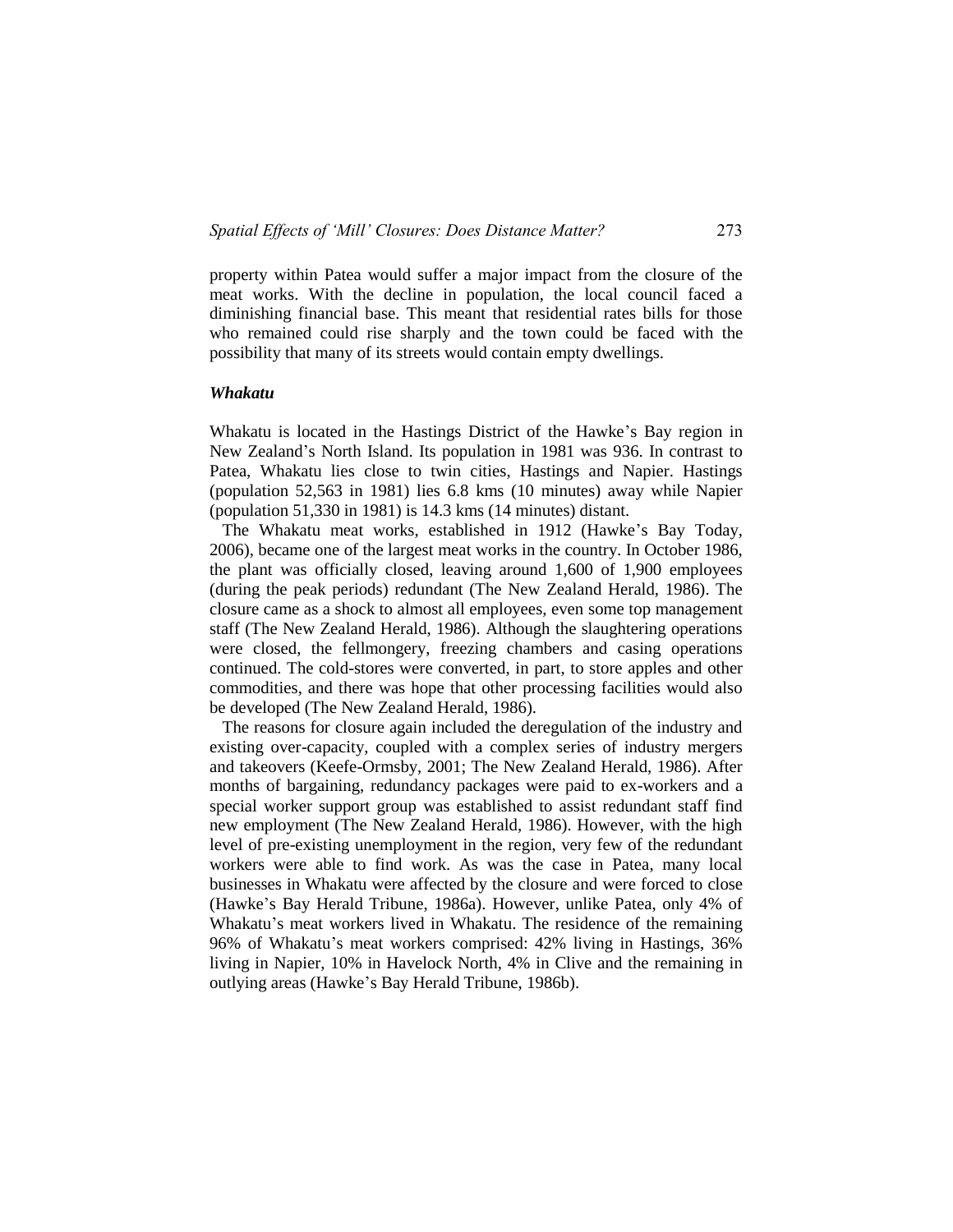# *Hypotheses*

 The prior studies and information about the two closures lead to a number of hypotheses that we subject to examination. First, previous employment adjustment literature suggests that the closures will induce long term employment and population loss with net outward migration from each town. Therefore, we hypothesise that a negative employment shock will induce outward net migration, at least for the working age population; unemployment will rise initially before converging back to a lower value while falls in the levels of employment and population will exhibit permanent effects.

 Second, homeownership characteristics may affect the adjustment dynamics since homeowners may incur greater costs in shifting towns than do non-homeowners. We hypothesise that these effects will be more marked for younger (non-homeowning) adults than for older adult (homeowning) age groups.

 Third, the adjustment dynamics are expected to vary according to the proximity of the affected localities to larger urban areas. Patea is a relatively isolated rural town, while Whakatu is located close to the major urban areas of Hastings and Napier. Location close to a major urban area may improve risk-sharing and labour market matching for Whakatu relative to Patea meaning that the effects of the closure on Whakatu may be relatively shortlived and of a different nature to those experienced in Patea. Given that Whakatu is located near a major urban area, we hypothesise that its adjustment to the employment shock will be faster than that of Patea.

 Fourth, following Glaeser and Gyourko, we hypothesise that house prices will fall sharply following the shocks, with a greater effect in (isolated) Patea than in Whakatu, while the number of dwellings will remain broadly static following the shocks.

# **3. DATA AND METHODOLOGY**

#### *Census Data*

 We use census data for population, employment and dwellings from 1981, 1986, 1991, 1996, 2001 and 2006. All census data are coded to a census meshblock (the lowest geographical area used by Statistics New Zealand),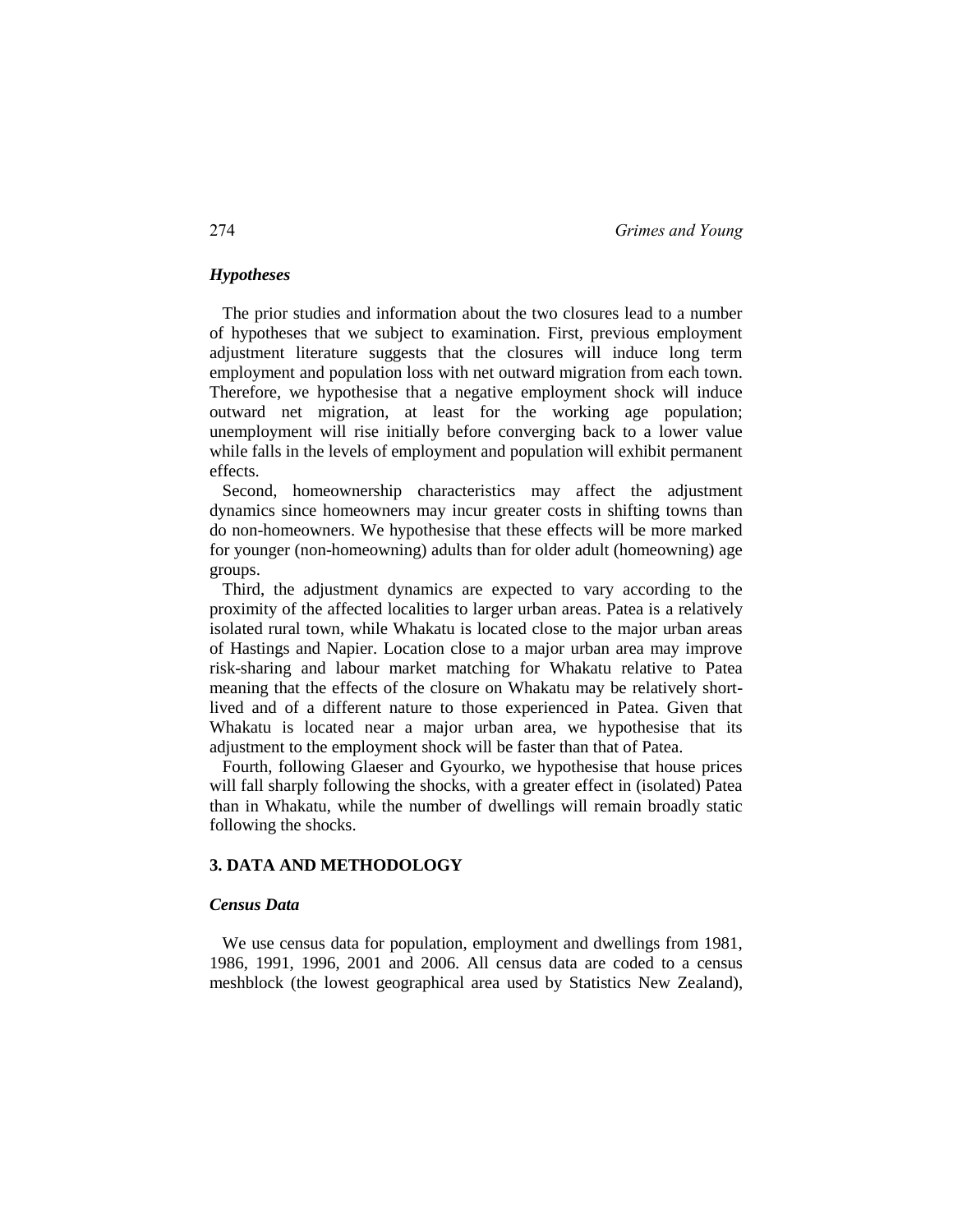before being aggregated to area units (AUs), territorial local authorities (TAs) and higher levels. We focus on AU and TA data. The geographical boundaries are sensitive to which census years they refer to. We re-map all census data to 2001 geographical boundaries so that there is a consistent set of boundaries used for all towns in our study. For population, the total usually resident population count is used, as well as counts of the total population broken down into the following population age-bands: 14 years and younger, 15 to 24 years, 25 to 44 years, 45 to 64 years, and 65 years and older. Employment census data classifies each individual according to their employment status on census night. Total employment comprises those who are either full-time employed or part-time employed; unemployment refers to those who are currently without a job and are actively seeking one; not in the labour force refers to those who are currently without a job and are not actively seeking one. The dwellings census data count private and nonprivate dwellings which are occupied as at midnight on census night. Data for non-occupied dwellings and total number of dwellings had incomplete coverage (earlier data are not available) and hence were not used.

# *Housing Data*

 The housing data are collected by Quotable Value New Zealand (QVNZ), a state-owned entity. This paper uses QVNZ sales data to obtain observations of median sales prices and median land values for the years 1981 through to 2006. The data are collected for each year ended 30 June and are based on properties that have been sold. Land value is the value that QVNZ attributes to the unimproved land parcel on which the residence is located; it is used by some local authorities as the legal rating base and reflects a best estimate of market values. Median values are used as these are less likely than mean data to be affected by extreme outliers. There are multiple categories for types of property. We use the residential dwelling (RD) category. As with the census data, the QVNZ data are coded to meshblock level before being aggregated further. All QVNZ data have been mapped to 2001 geographical boundaries. Definitions of variables used in the paper are given in Table 1.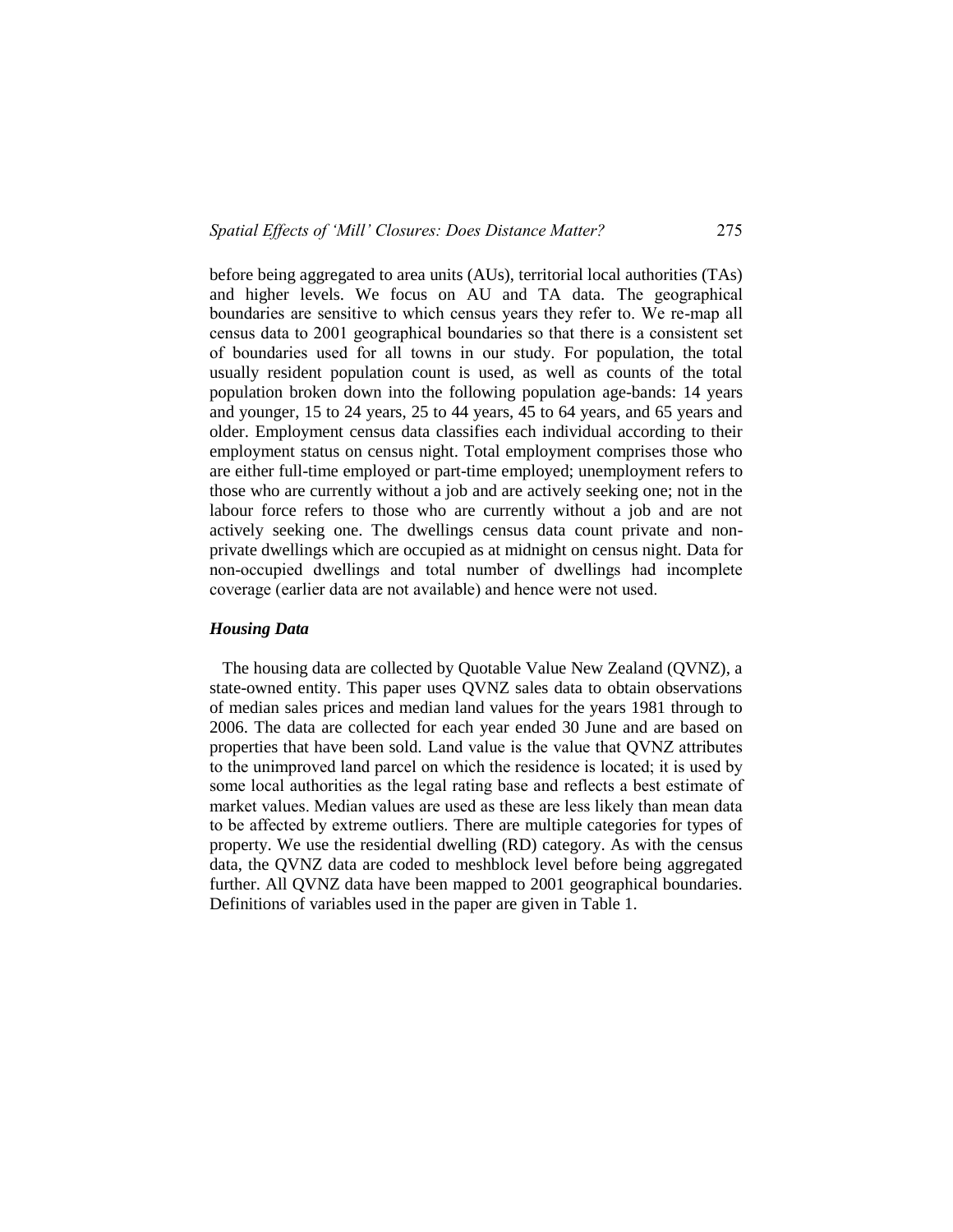**Table 1.** Variables. Source: Census and QVNZ.

| Variable  | Description                                                                                                                                                                              |
|-----------|------------------------------------------------------------------------------------------------------------------------------------------------------------------------------------------|
| pop       | Total population measured as the total of the usually resident<br>population on each census night (also decomposed into 'age<br>bands')                                                  |
| етр       | Total employment measured by the number of the usually<br>resident population aged 15 years and older, who are in either<br>full-time or part-time employment                            |
| unemp     | Total unemployment measured by the number of the usually<br>resident population aged 15 years and older, who are without<br>employment and are actively seeking employment               |
| nlf       | Number not in the labour force measured by the number of the<br>usually resident population aged 15 years and older, who are<br>not employed and are not actively seeking employment     |
| occupied  | Total number of occupied dwellings measured as the sum of<br>private occupied dwellings (houses, flats, apartments, etc) and<br>non-private occupied dwellings (hotels, hospitals, etc). |
| averagehh | Average household size of each occupied dwelling, measured<br>by dividing pop by occupied.                                                                                               |
| spmedian  | Median sales price measured by the median sales price of<br>residential dwellings sold. This variable is measured annually<br>from 1981 through to 2006.                                 |
| lvmedian  | Median land values measured by the median land value of<br>residential dwellings sold. These data are measured tri-<br>annually from 1981 through to 2005.                               |

# *Methodology*

 To analyse the impacts of each meat works closure on its town, we adopt a difference-in-differences (DID) approach. Under DID, a treatment (meat works closure) is given to a treated group (the closure town) and the difference, pre- and post-treatment, is measured on various outcomes (impacts of the closure). These simple differences may not represent the true impacts of the treatment on the treatment group, as there may be other factors influencing the outcomes that confound the impact of the treatment. To account for these confounding factors, a control group, that does not receive the treatment, is selected with similar characteristics to the treated group. The control group difference is calculated, and the difference between the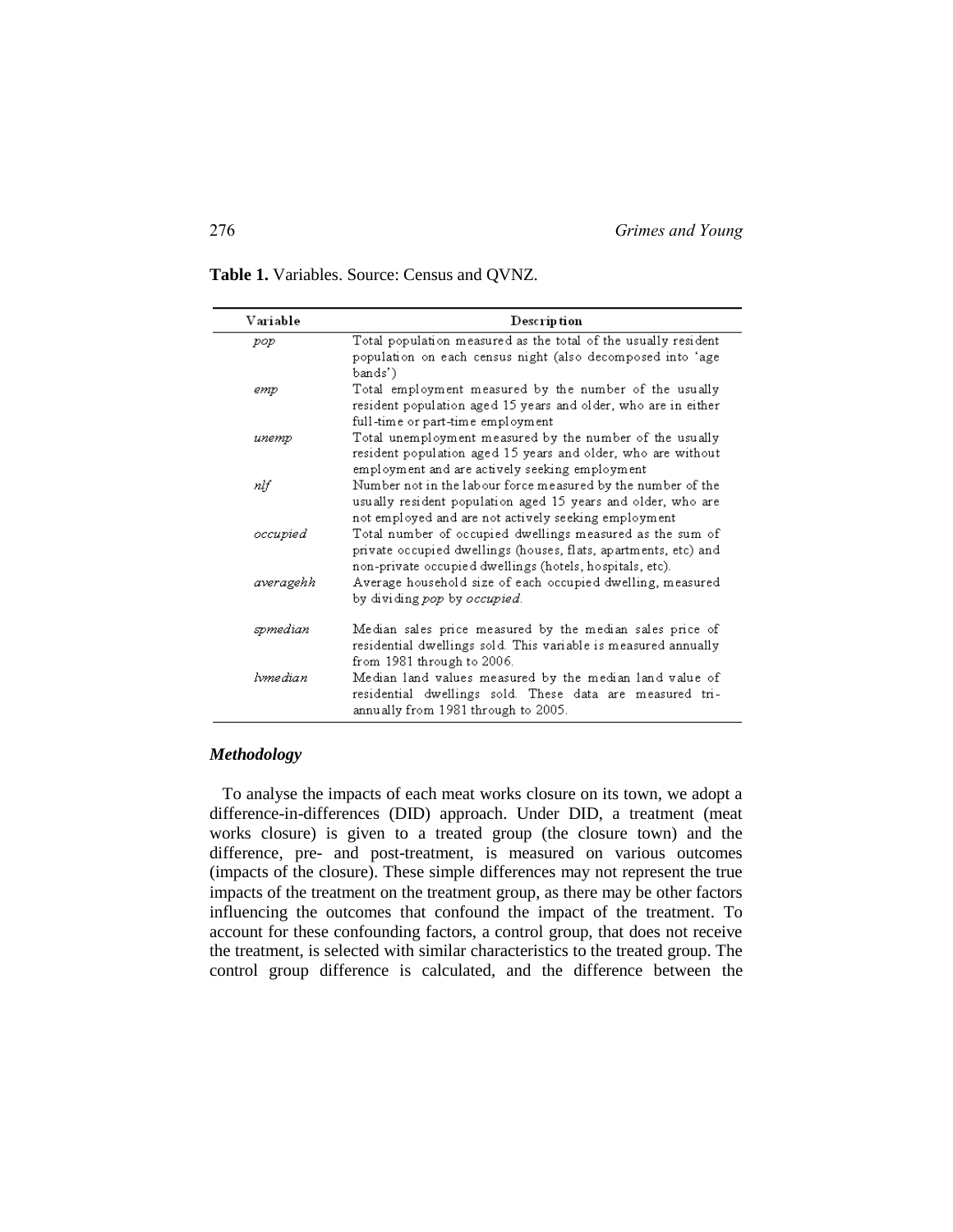treatment group difference and the control group difference (DID) is formed. The DID measure provides a more accurate prediction of impact of the treatment. Angrist and Pischke (2009) note that the DID approach was first used in 1855 by physician, John Snow, to study the causes of cholera epidemics in London.

 We analyse the DID impacts of each closure by comparing developments in each closure town to two different sets of comparators (control groups): (a) a group of similar control towns, determined by a set of characteristics, and (b) each closure town's respective TA.

 Initially, we compare both Patea and Whakatu to a group of control towns, dubbed 'like localities' (LLs). These like localities are selected AUs that have similar characteristics to those of Patea and Whakatu respectively. The purpose of adopting these LL controls is to filter out influences on each of the variables under consideration that are due to generalized economic developments impacting on similar localities that are not specific to the closure. The characteristics used to select the LLs are: distance from nearest major urban area, industry structure (operating meat-processing plant), and size of the town (population). Given that Patea is relatively isolated, its LLs were chosen on the basis of isolation from a major urban area together with the existence of an operating meat-processing plant from 1981 through to at least 2006. Considering these criteria, we found three like localities: Wairoa, Takapau and Mataura<sup>2</sup>. Using the same selection process for Whakatu, a town close to the major urban area of Hastings, we chose LLs based on their proximity to a major urban area and the existence of an operating meatprocessing plant from 1981 to 2006. Again we found three like localities for Whakatu: Horotiu, Pareora and Makarewa. Table 2 details information on each of the LLs across relevant characteristics.

 $\overline{a}$ 

<sup>&</sup>lt;sup>2</sup> Mataura contained another 'mill' type infrastructure in the form of a paper mill. This mill was mothballed in 2000. Our analysis focuses on the impacts during the first 15 years following the closures, so there are no effects from this mothballing on our analysis.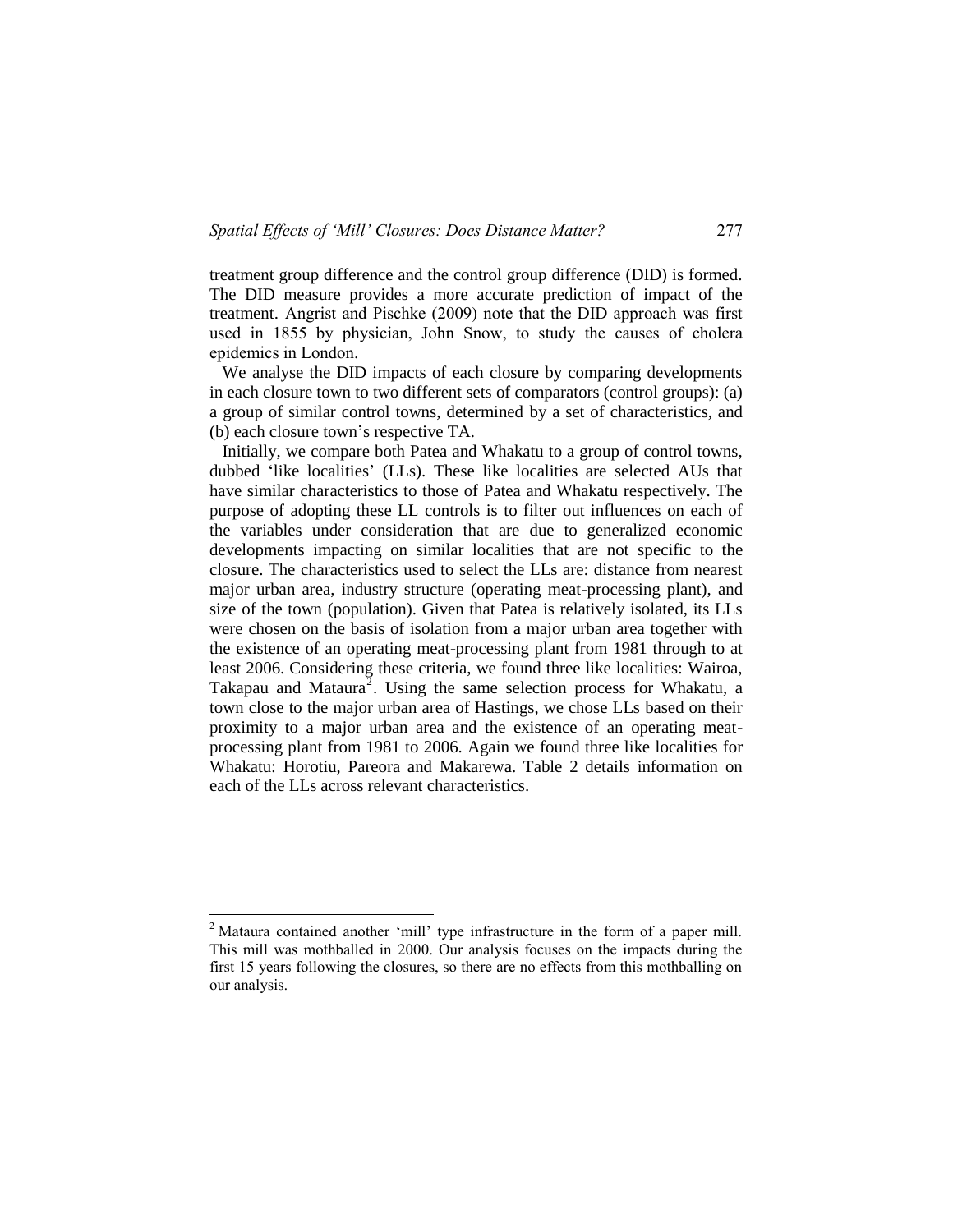| Town     | 1981<br>Population | Name of<br>n ear est city | Distance to<br>nearest city<br>(kms) | Meat works<br>operating<br>dates during<br>sample |  |
|----------|--------------------|---------------------------|--------------------------------------|---------------------------------------------------|--|
| Patea    | 1,983              | Wanganui                  | 60.8                                 | 1981-1982                                         |  |
| Wairoa   | 5.448              | Gisborne                  | 99.8                                 | 1981-2006                                         |  |
| Takapau  | 474                | Hastings                  | 69.4                                 | 1981-2006                                         |  |
| Mataur a | 2,376              | Invercargill              | 51.7                                 | 1981-2006                                         |  |
| Whakatu  | 936                | Hastings                  | 6.8                                  | 1981-1986                                         |  |
| Horotiu  | 711                | Hamilton                  | 13.6                                 | 1981-2006                                         |  |
| Pareora  | 546.               | Timaru                    | 12.1                                 | 1981-2006                                         |  |
| Makarewa | 1,134              | Invercargill              | 10.1                                 | 1981-2006                                         |  |

**Table 2.** Like Locality Characteristics. Source: Census; Google Maps.

 To compare Patea with its LLs, we average observations from the LLs to obtain an LL average and then form the ratio of Patea to LL average for each variable over time. All data were normalized (using a base year of 1996=1) to give each like locality an equal weight. The same process was adopted for Whakatu. (We checked that no abnormal behaviour is observed for any of the variables across the LL towns that could affect the LL ratios. For instance, with regard to population, each LL average remains close to unity across the sample period.)

 As an alternative approach to controlling for external influences, we compared both Patea and Whakatu to their respective TAs, South Taranaki District and Hastings District. (Pre-closure, Patea's population accounted for 6% of the South Taranaki District population and Whakatu's population comprised 1.4% of the Hastings District population; therefore, neither closure town exerts much influence on the TA levels). This comparison accounts for region-specific effects that may have affected trends in each closure town. The ratios of Patea and Whakatu to their respective TAs were formed, and the ratios again normalized to one in 1996.

 All analysis is conducted using each set of controls to determine whether our results are sensitive to the particular controls chosen. Once the ratios for all variables were obtained for each town, with respect to their LL average and their TA, they were plotted over time to present a perspective of the long-run trends in each town. We then compare the two towns' adjustment processes following each closure. These were computed by taking the ratio of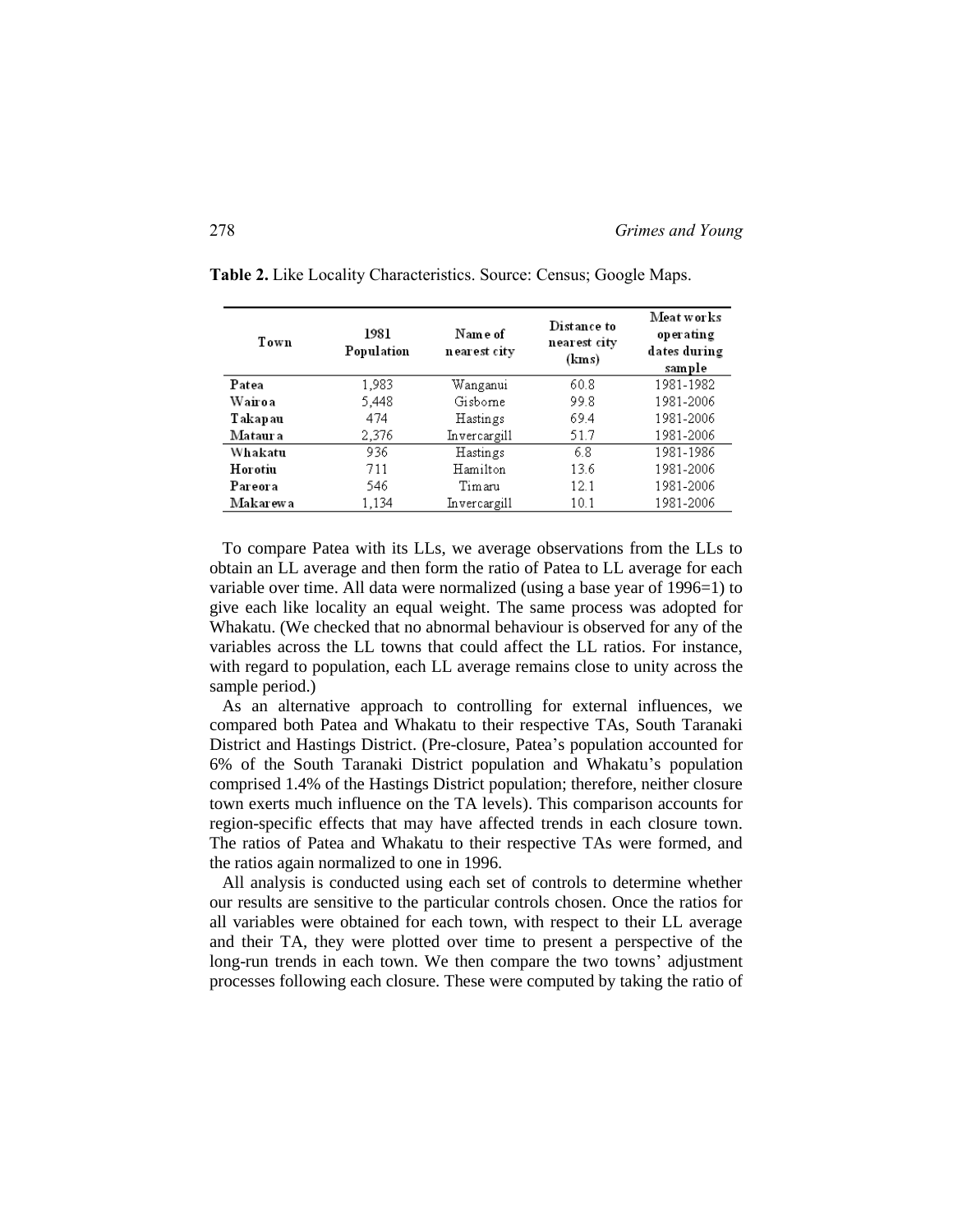actual observations to their linear trend values (where the latter, calculated over the period 1981 to 2006, accounts for any longer term divergent tendencies that may be present between the affected towns and their controls). We focus on the adjustment processes for the first 15 years following the closure. The Patea (Whakatu) plant was closed shortly after the 1981 (1986) census, so these are our base years respectively for the two towns when comparing the adjustment processes. We re-centre all detrended ratios to 1.0 for the respective base years by dividing each series by its base year value. By comparing the time paths of the (detrended) data after accounting for each town's control locations, we are adopting a difference-indifferences approach in analyzing the adjustment data.

#### **4. RESULTS**

 First we examine population variables to test whether out-migration occurred following the closures, and to test whether the migration patterns vary by age-band, potentially reflecting influences of homeownership and other factors on propensity to migrate. Second, we examine labour market data to test whether the initial job losses had prolonged employment, participation rate and/or unemployment effects. Third, we examine impacts of the closures on the housing market. Table 3 presents descriptive statistics of pre-closure levels for key variables considered, and Table 4 presents the percentage changes over the 15 years following each closure (i.e. the difference pre- and post-closure in each town/comparator), and the difference-in-difference (DID) measures between the closure town and its comparator.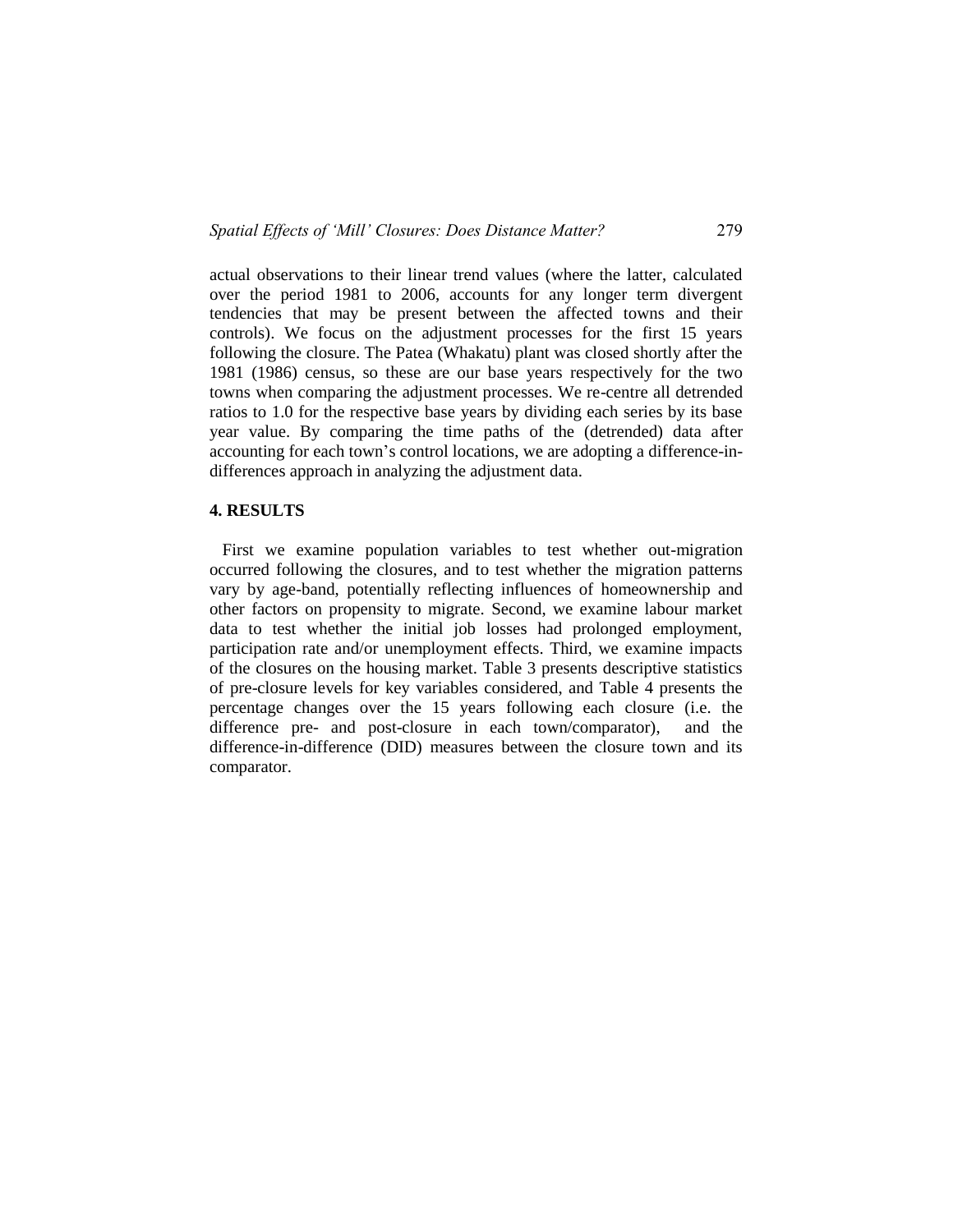|                                           | Patea    | LL       | TA<br>(South<br>Taranaki) | Whakatu  | LL       | TA<br>(Hastings) |
|-------------------------------------------|----------|----------|---------------------------|----------|----------|------------------|
| Population (pop)                          | 1.983    | 2.766    | 32,955                    | 903      | 832      | 65.835           |
| Employment (emp)                          | 792      | 1,120    | 13,875                    | 456      | 398      | 30,288           |
| Unemployment<br>(unemp)                   | 42       | 53       | 495                       | 39       | 22       | 2250             |
| Not in the Labour<br>Force (nlf)          | 495      | 729      | 7.923                     | 162      | 220      | 15.942           |
| Total Occupied<br>Dwellings<br>(occupied) | 570      | 816      | 9,699                     | 252      | 242      | 20,781           |
| Average Household<br>Size (averagehh)     | 3.48     | 3.32     | 3.40                      | 3.58     | 3.45     | 3.17             |
| Median Sales Price.<br>(spmedian)         | \$12,000 | \$27,067 | \$23,250                  | \$39,000 | \$43,250 | \$57,500         |
| Median Land<br>Values (Ivmedian)          | \$2,300  | \$3,567  | \$5,500                   | \$10,500 | \$6,083  | \$14,100         |

**Table 3.** Descriptive Statistics of Pre-Closure Levels. Source: the Authors.

**Table 4.** Difference in Differences Values. Source: the Authors.

|                                           | Like-Locality (LL) Difference-in-Difference (DID) |           |           |            |           |           |  |
|-------------------------------------------|---------------------------------------------------|-----------|-----------|------------|-----------|-----------|--|
| Impact<br>(15 year % change)              | Patea                                             | LL        | DD        | Whakatu    | LL        | DID       |  |
| Population (pop)                          | $-29.2%$                                          | $-9.2%$   | $-20.0\%$ | $-8.0\%$   | $-3.1%$   | $-4.9%$   |  |
| Employment (emp)                          | -49.6%                                            | $-12.7%$  | -36.9%    | $-13.2%$   | $+3.8%$   | $-17.0\%$ |  |
| Unemployment<br>(unemp)                   | $+93.0%$                                          | $+98.1%$  | $-5.1%$   | $-15.4%$   | $+27.3%$  | $-42.7%$  |  |
| Unemployment<br>Rate'                     | $+135.4%$                                         | $+105.8%$ | $+29.6%$  | $-2.0\%$   | $+22.3%$  | $-24.3%$  |  |
| Not in the Labour<br>Force $(nIf)$        | $+6.7%$                                           | $-7.5%$   | $+14.2%$  | $-1.9%$    | $-22.3%$  | $+20.4%$  |  |
| Total Occupied<br>Dwellings<br>(occupied) | $-2.6%$                                           | $+5.4%$   | -8.0%     | $+8.3%$    | $+15.3%$  | -7.0%     |  |
| Average Household<br>Size (averagehh)     | $-27.3%$                                          | $-13.6%$  | $-13.7%$  | $-15.1%$   | $-16.8%$  | $+1.7%$   |  |
| Median Sales Price<br>(spmedian)          | $+137.5%$                                         | $+71.8%$  | $+65.7%$  | $+125.0\%$ | $+79.2%$  | $+45.8%$  |  |
| Median Land<br>Values (1vmedian)          | -63.0%                                            | $+36.0%$  | -99.0%    | $+147.6%$  | $+200.8%$ | $-53.2\%$ |  |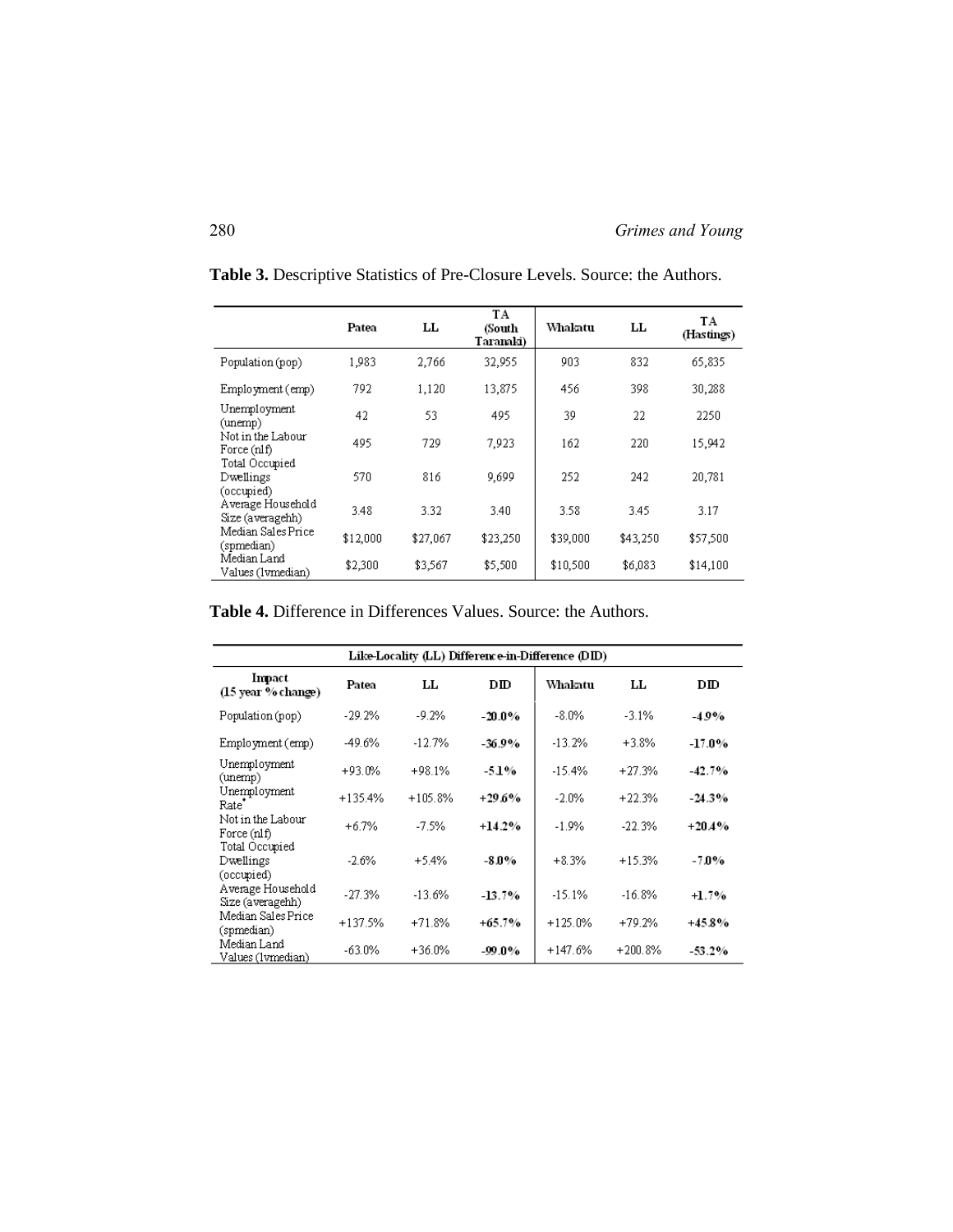#### Territorial Authority (TA) Difference-in-Difference (DID) South Impact  $DID$ Whakatu  $\mathbf{D} \mathbf{I} \mathbf{D}$ Patea Hastings (15 year % change) Taranaki  $-17.5%$ Population (pop)  $-29.2%$  $-11.7%$  $-8.0\%$  $+2.4%$  $-10.4%$ Employment (emp)  $-49.6%$  $-5.4%$  $-13.2%$  $-1.5%$  $-44.2%$  $-11.7%$ Unemployment  $+93.0%$  $+85.0%$  $+8.0\%$  $-15.4%$  $+9.6%$  $25.0%$ (unemp) Unemployment  $+135.4%$  $+87.3%$  $+48.1%$  $-2.0%$  $+10.3%$  $-12.3%$ Rate Not in the Labour  $+20.6%$  $-1.9%$  $+6.7%$  $-13.9%$  $+2.1%$ -4.0% Force (nlf) Total Occupied Dwellings  $-2.6%$  $+7.3%$ -99%  $+8.3%$  $+16.5%$  $-8.2%$ (occupied) Average Household  $-27.3%$  $-17.6%$  $-9.7%$  $-15.1%$  $-12.0%$  $-3.1%$ Size (averagehh) Median Sales Price  $+137.5%$  $+188.2%$  $-50.7%$  $+125.0%$  $+130.0%$ -5.0% (spmedian) Median Land  $+147.6%$  $+201.4%$  $-63.0%$  $+145.5%$  $-208.5%$  $-53.8%$ Values (Ivmedian)

#### **Table 4.** Continued.

" Unemployment Rate = % change in Unemployment minus % change in Labour Force; where % change in Labour Force = weighted % change in Employment+ weighted % change in Unemployment, and weights are determined by the pre-closure levels found in Table 3.

#### *Population*

 Figure 2 compares the two closure towns' population ratios relative to their respective LL average and TA. The population ratios trend downwards over time for both towns in relation to both comparators. Each closure town experiences a large population decline over the first five years following closure: Patea's population ratios fall by 28% (LL) and 28% (TA), while the falls for Whakatu are 13% and 19% respectively. Along with the initial magnitudes of each drop being slightly smaller for Whakatu, there is also a marked difference in the behaviour of the ratios after the initial falls. Whakatu shows relatively rapid signs of recovery and is back above trend in 15 years on both measures. In contrast, Patea experiences a further fall in its population ratio over the second five year period (using the LL controls, with little pick-up using the TA control) and is still well below (a declining) trend after 15 years. Supporting evidence is found from Table 4, with Patea's population DID impact being more negative than those experienced in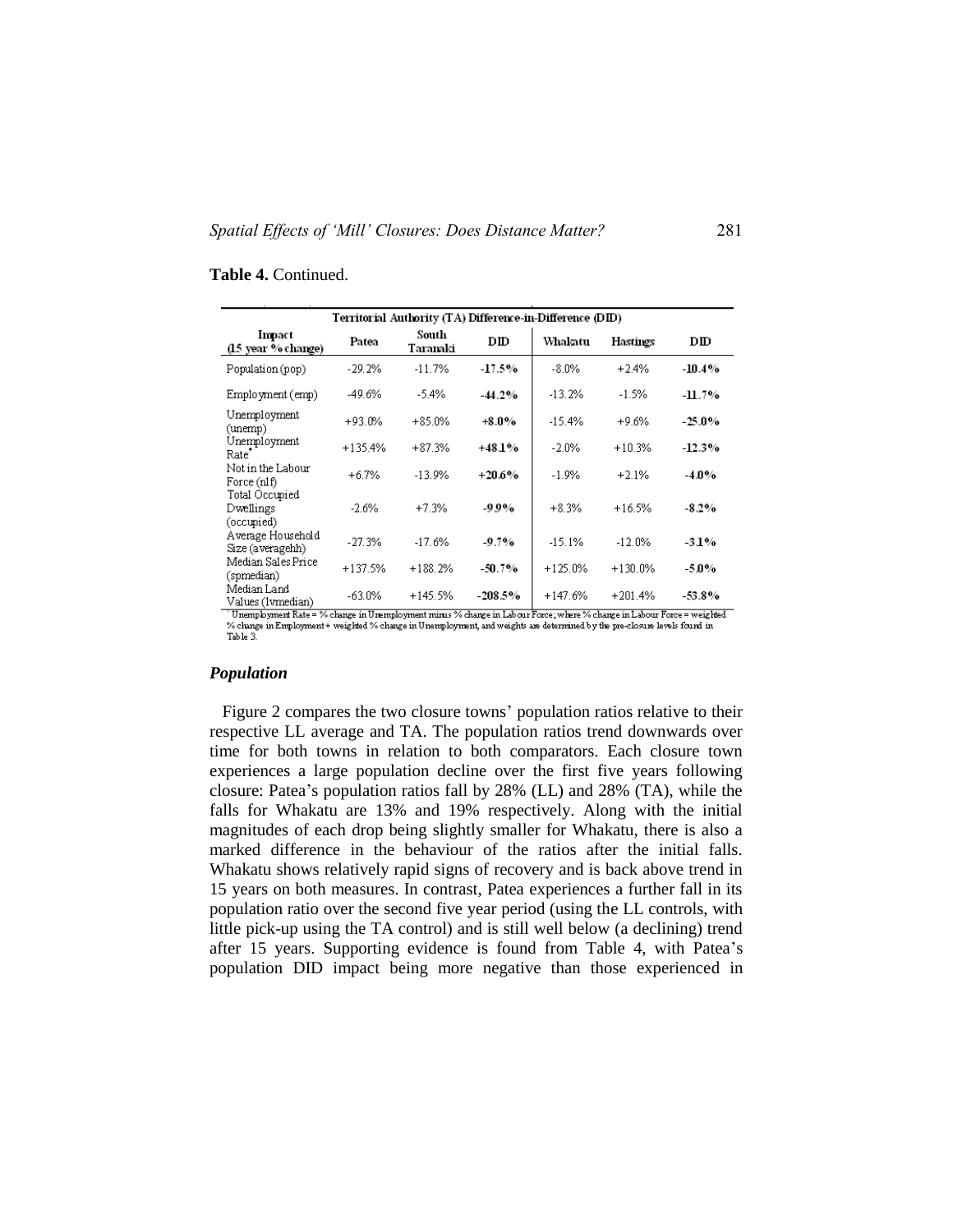Whakatu; with a 20.0% (17.5%) decline 15 years post-closure for Patea when compared to LL (TA), versus a 4.9% (10.4%) decline in Whakatu.



**Figure 2.** Population Ratios Relative to Comparison Areas. Source: the Authors. Trend lines have been omitted from for clarity.

 Adjustment dynamics (relative to trend) are plotted in Figure 3 for the first 15 years after closure. The figure demonstrates the much faster adjustment of population following the shock in Whakatu relative to Patea. The relative losses in population in both towns are consistent with out-migration following the closures, mirroring the results of other studies of negative employment shocks. Figure 3 also demonstrates that Whakatu suffers a temporary shock, while Patea endures a permanent shock to its population. This difference in population dynamics is consistent with our hypothesis regarding the risk-sharing and job matching benefits of larger agglomerations. Even though Whakatu experiences an initial net population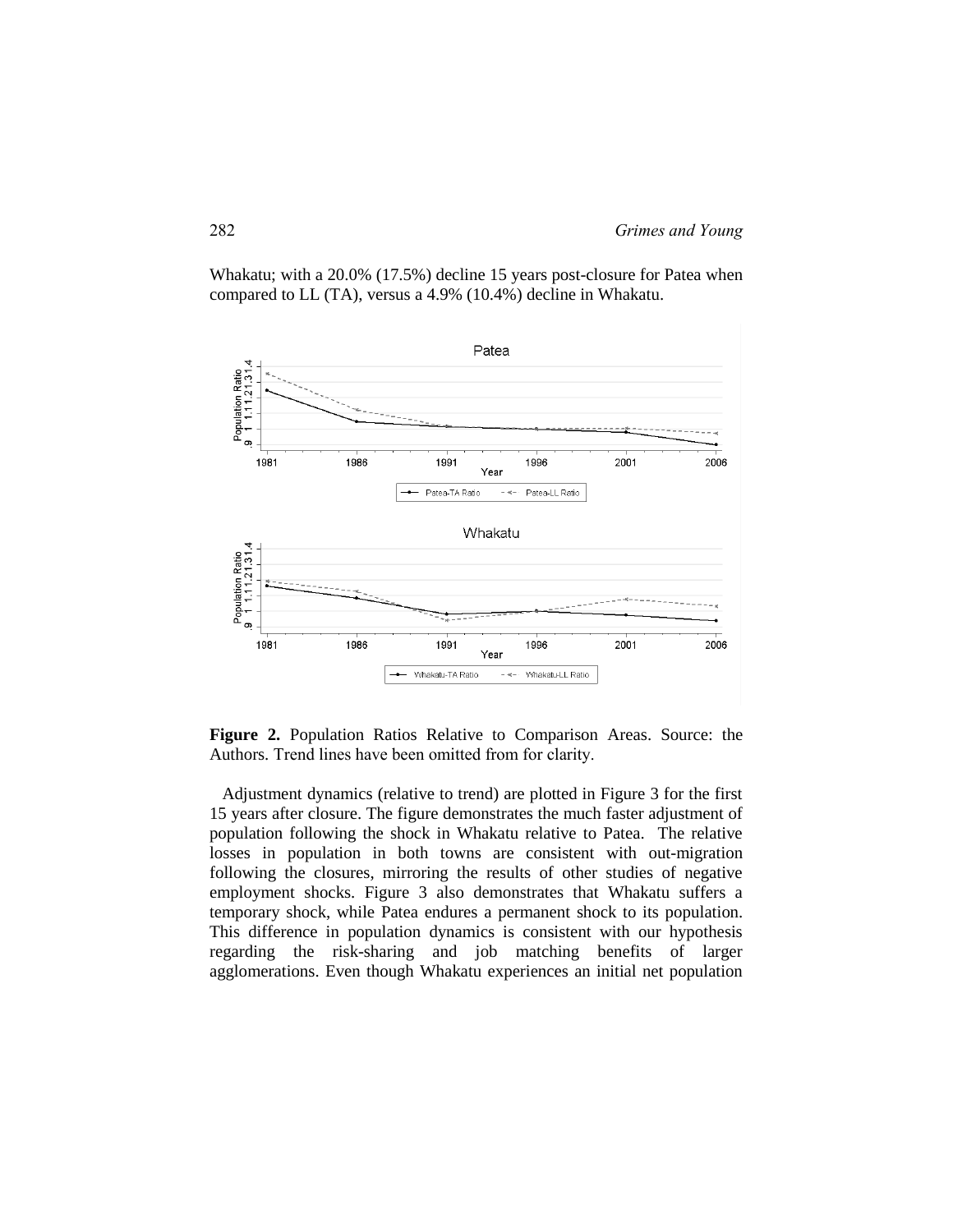outflow following the closure, because it is in the vicinity of an urban area it is able to draw back or gain new residents attached to the neighbouring cities (and labour markets) of Hastings and Napier.



**Figure 3.** Population Adjustment Dynamics

 Splitting the population into age-bands, we are able to assess population movements of different age groups resulting from the closures. Table 5 provides a summary of the percentage changes for each age-band for each town, both absolutely and relative to their respective LLs and TA comparators. We concentrate on the first 15 years following each town's closure.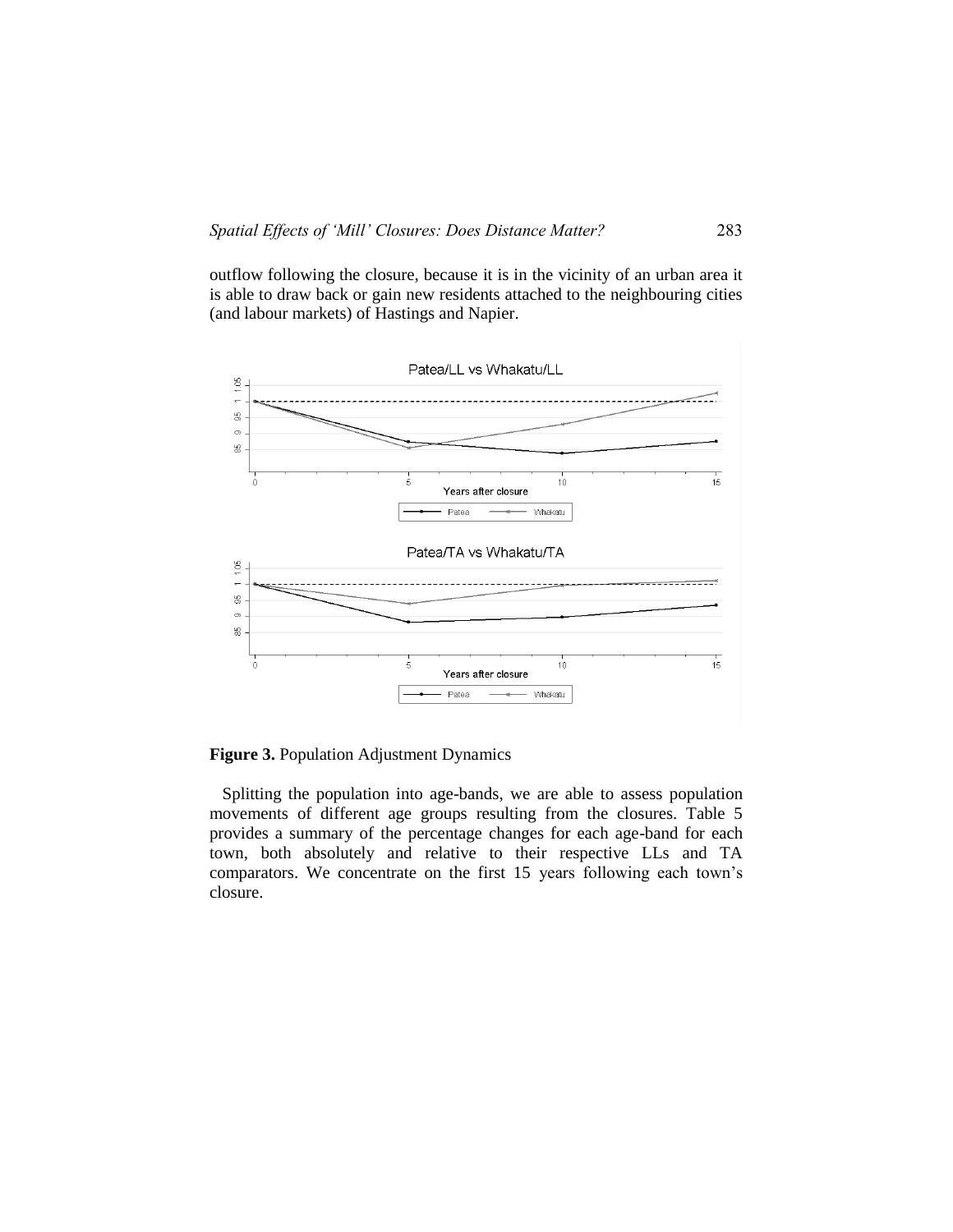|                |          | Percentage Change (1981-1996) |                   | Percentage Change (1986-2001) |                             |                      |  |
|----------------|----------|-------------------------------|-------------------|-------------------------------|-----------------------------|----------------------|--|
| Age-Band       | Patea    | Patea-LL<br>Ratio             | Patea-TA<br>Ratio | Whakatu                       | Whakatu-<br><b>LL Ratio</b> | Whakatu-<br>TA Ratio |  |
| 0-14 Years     | 45.5%    | $-35.5%$                      | $-28.2%$          | $-23.2%$                      | $-13.7%$                    | $-22.7%$             |  |
| 15-24<br>Years | $-52.1%$ | $-38.1%$                      | $-28.9%$          | $-31.0%$                      | 8.0%                        | $-9.9%$              |  |
| 2444<br>Years  | $-28.4%$ | $-37.8%$                      | $-29.6%$          | $-137%$                       | $-15.3%$                    | $-18.1%$             |  |
| 45-64<br>Years | $-11.3%$ | $-14.5%$                      | $-15.3%$          | $-33.3%$                      | 19.3%                       | 17.3%                |  |
| 65+ Years      | $+42.3%$ | 14.4%                         | 18.1%             | 61.5%                         | 55.4%                       | 25.5%                |  |
| Total          | $-29.2%$ | $-26.2%$                      | $-19.8%$          | $-8.0\%$                      | $-4.4%$                     | $-10.1%$             |  |

**Table 5.** Age-Band Percentage Changes for Each Closure. Source: the Authors.

Note: Each period covers the first 15 years following each obsure. "Patea" and "Whakatu" refer to percentage changes of actual counts within each town. The ratio percentage changes refer to the percentage changes in the normalised ratios of each age-<br>b and for each town with respect to each set of comparators.

 For each town, the absolute number of people in each age band other than 65+ fell over the first 15 years after closure. By contrast, the number of people aged 65+ rose sharply in each of Patea and Whakatu (by 42% and 62% respectively). Furthermore, in terms of the LL and TA ratios, Whakatu experienced a rise in the 45-64 age band, while Patea's decline for this age band was less than its overall population decline. For the younger age bands, Patea suffered a major loss of population, both in absolue terms and relative to its comparators. The loss was less marked for Whakatu, especially in relation to its LL ratio (according to the latter measure, its 15-24 year age band increased slightly).

 These findings highlight two important dimensions concerning age-specific population adjustment to the closures. First, both towns experienced a sizeable shift (absolutely and relatively) towards hosting a much older population (those over 45 years, and especially those aged 65+). This result is consistent with homeownership (and, potentially, other age-related factors) providing a disincentive to out-migration following a localised negative shock. In contrast, younger households (that are less likely to have been homeowners initially) have a much higher propensity to migrate to other areas in search of work. Second, the effect of the closures on the younger population was much less marked in Whakatu than in Patea. This result is consistent with our hypothesis concerning the effects of isolation (Patea) versus benefits of agglomeration (Whakatu). Workers in the latter case are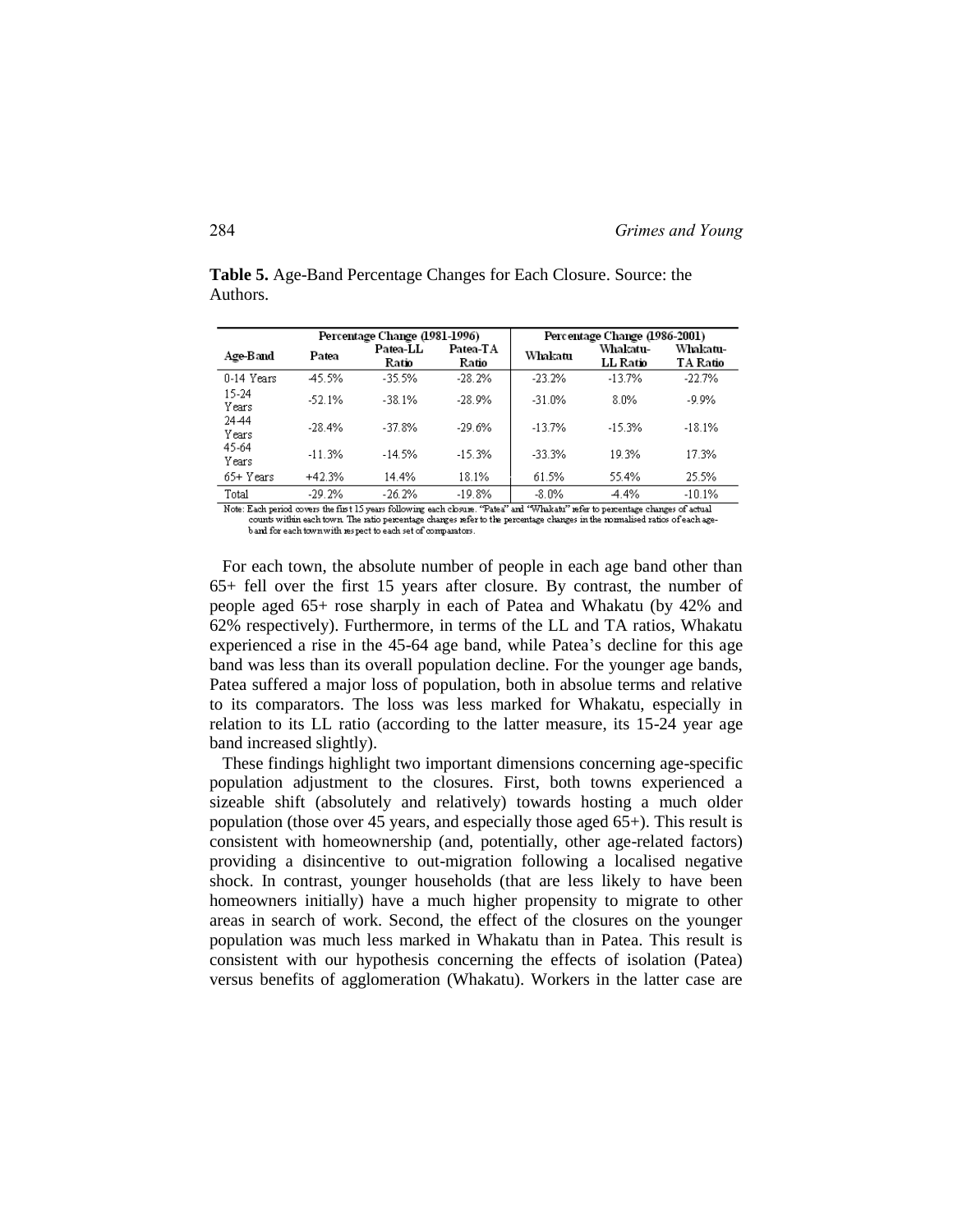still able to access work opportunities in neighbouring cities without necessarily having to migrate. Alternatively, employees already residing and working in those cities may choose to relocate to take advantage of newly vacated (and possibly cheaper) houses in Whakatu.

### *Labour Market*

 Table 4 shows that the severity of the employment decline in Patea, 15 years after closure, was much greater than that in Whakatu. The DID impacts for Patea were at least double the decline in employment of Whakatu when compared to their respective LLs, and around four times the decline when both are compared to their respective TAs. The employment ratio adjustment plots (Figure 4) indicate that these differing outcomes were only partly attributable to the initial employment shock; Patea's employment ratios each decline by approximately 20% over the initial period following closure while Whakatu's fell by 10-15%.



**Figure 4.** Employment Adjustment Dynamics. Source: the Authors.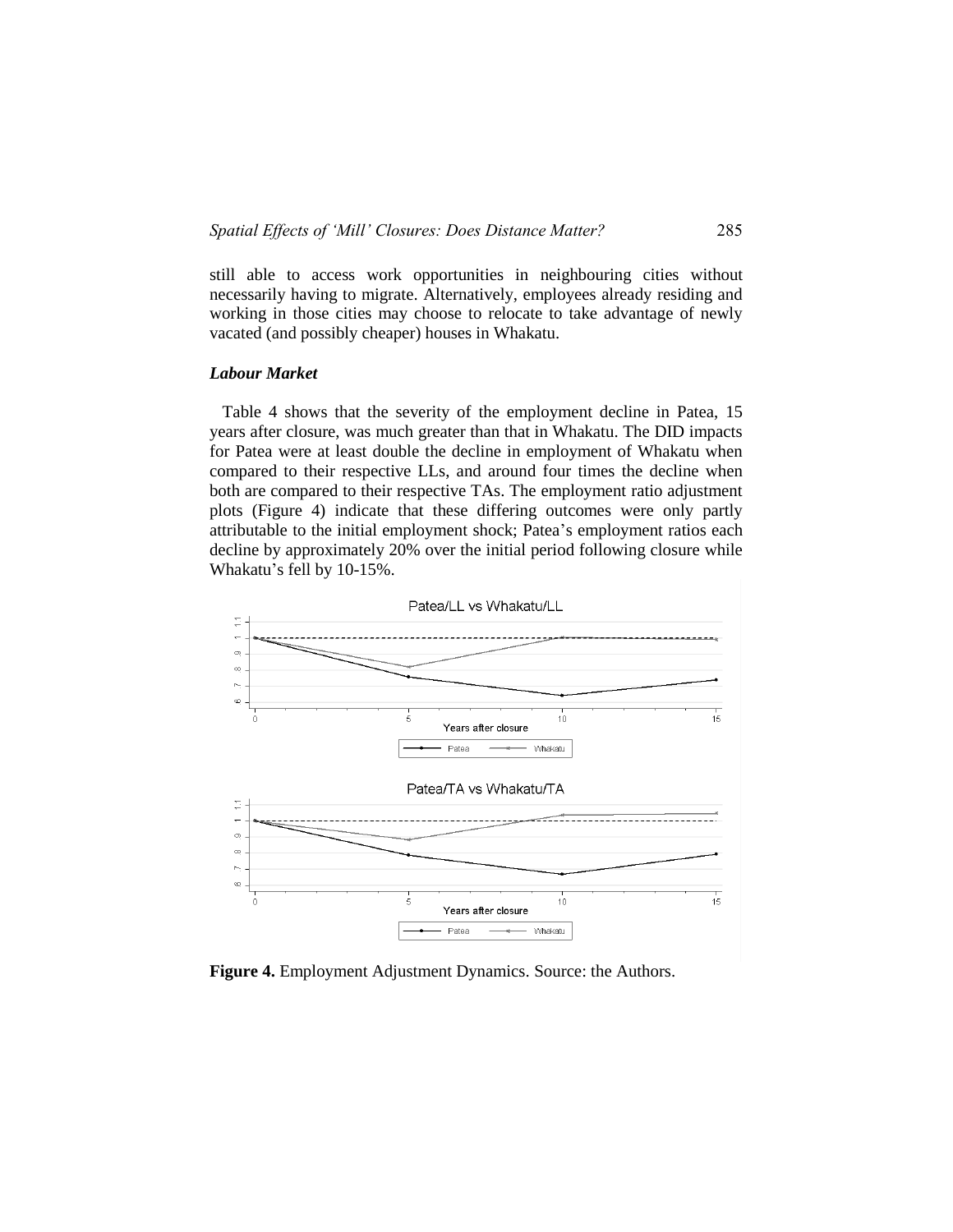More important was the subsequent adjustment process. The adjustment plots indicate that after the immediate falls, Whakatu recovered relatively quickly to be back on trend, while Patea endured a long period below trend. These observations provide evidence of a temporary effect of the employment shock in Whakatu versus a permanent effect in Patea, consistent with labour market benefits of urban agglomeration. Those who became unemployed from the closure in Whakatu, or who chose to relocate to Whakatu to live in newly vacated houses, found it easier to match their skills to other jobs available in the urban area. Patea residents, not possessing an urban area within a reasonable distance, found it hard to source work locally and emigrated in greater numbers, leaving employment within Patea at a lower level.

 The adjustment dynamics of unemployment for each of Patea and Whakatu are shown in Figure 5. Perhaps surprisingly, both adjustment processes for Whakatu experience sizeable falls immediately, with unemployment remaining below trend even after 15 years. Patea has a delayed effect, with both ratios taking one period to show sizeable downward movement. One explanation for relative unemployment falling rather than rising (five years) after the closures is that, consistent with the observed out-migration from the two towns, those who were previously unemployed may too have migrated. Seeing the closure, those already unemployed considered their chances of finding employment were even lower than before and consequently migration may have become their best option. The DID impacts presented in Table 4 indicate that the level of unemployment 15 years post-closure is less in Whakatu than in Patea (i.e. there are much larger negative DID impacts). More interesting are the DID of the unemployment rate.<sup>3</sup> For both sets of comparators, Patea's DID unemployment rate increased, while Whakatu experienced a DID decrease in its unemployment rate.

 $\overline{a}$ 

 $3$  The observations of Unemployment Rate are calculated as the percentage change in unemployment less the percentage change in the Labour Force; where the percentage change in the Labour Force is the weighted sum of the percentage changes to employment and unemployment, and the weights are determined by the pre-closure levels provided in Table 3.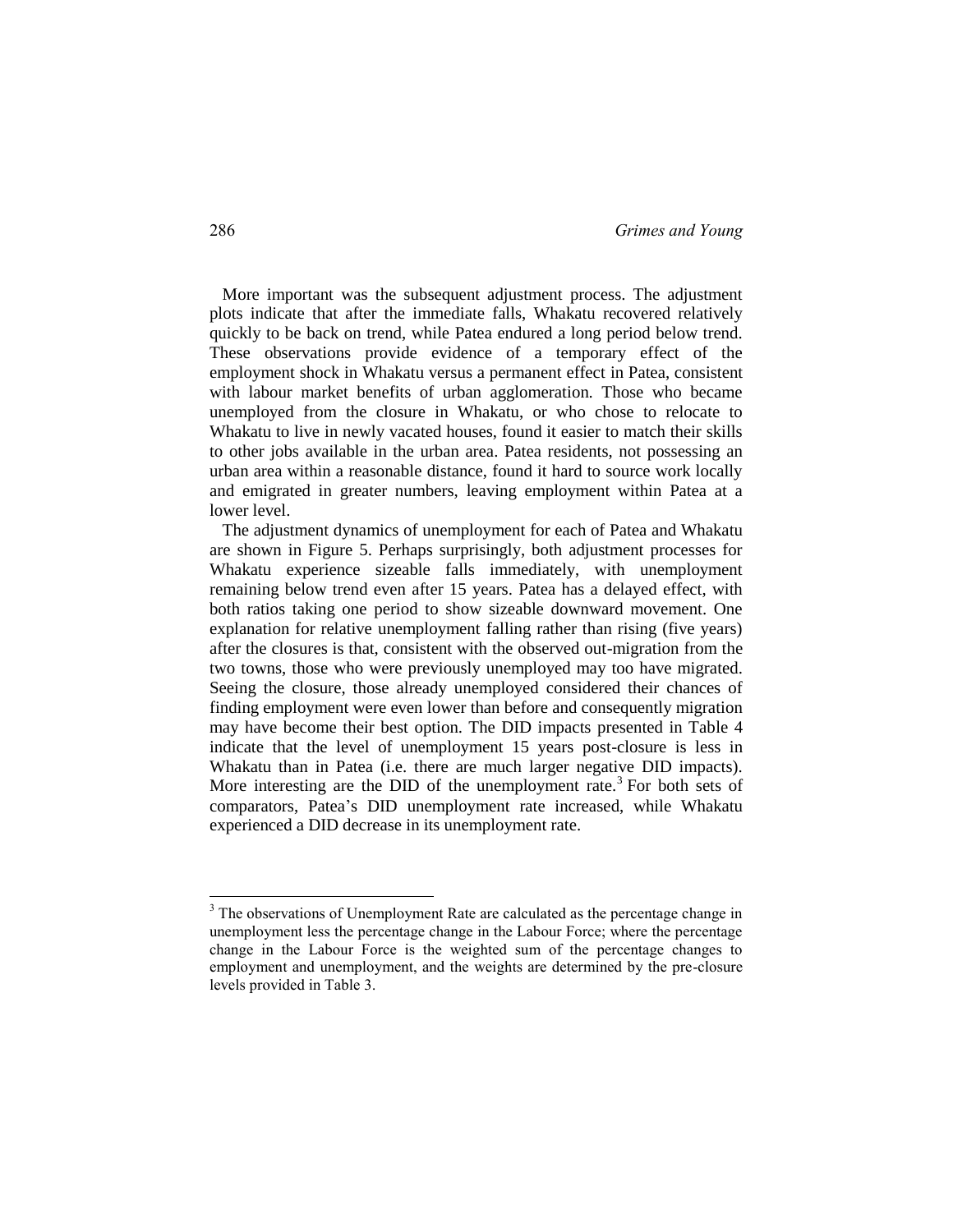

**Figure 5.** Unemployment Adjustment Dynamics. Source: the Authors.

 Others who remained may have given up job search completely and chosen not to be part of the labour force. This possibility is consistent with Figure 6 which shows the adjustment dynamics for those not in the labour force. The adjustment plots provide evidence of increasing proportions for people not in the labour force for both towns following the closure. This rising proportion of the population opting to stay out of the labour force indicates that some of those who were already unemployed or had been made redundant gave up job search following the closure (i.e. a discouraged worker effect). In addition, the population age-band results suggest that part of the increase in this category is due to an increasing proportion of people aged at least 65 years who typically choose to stay outside the labour force.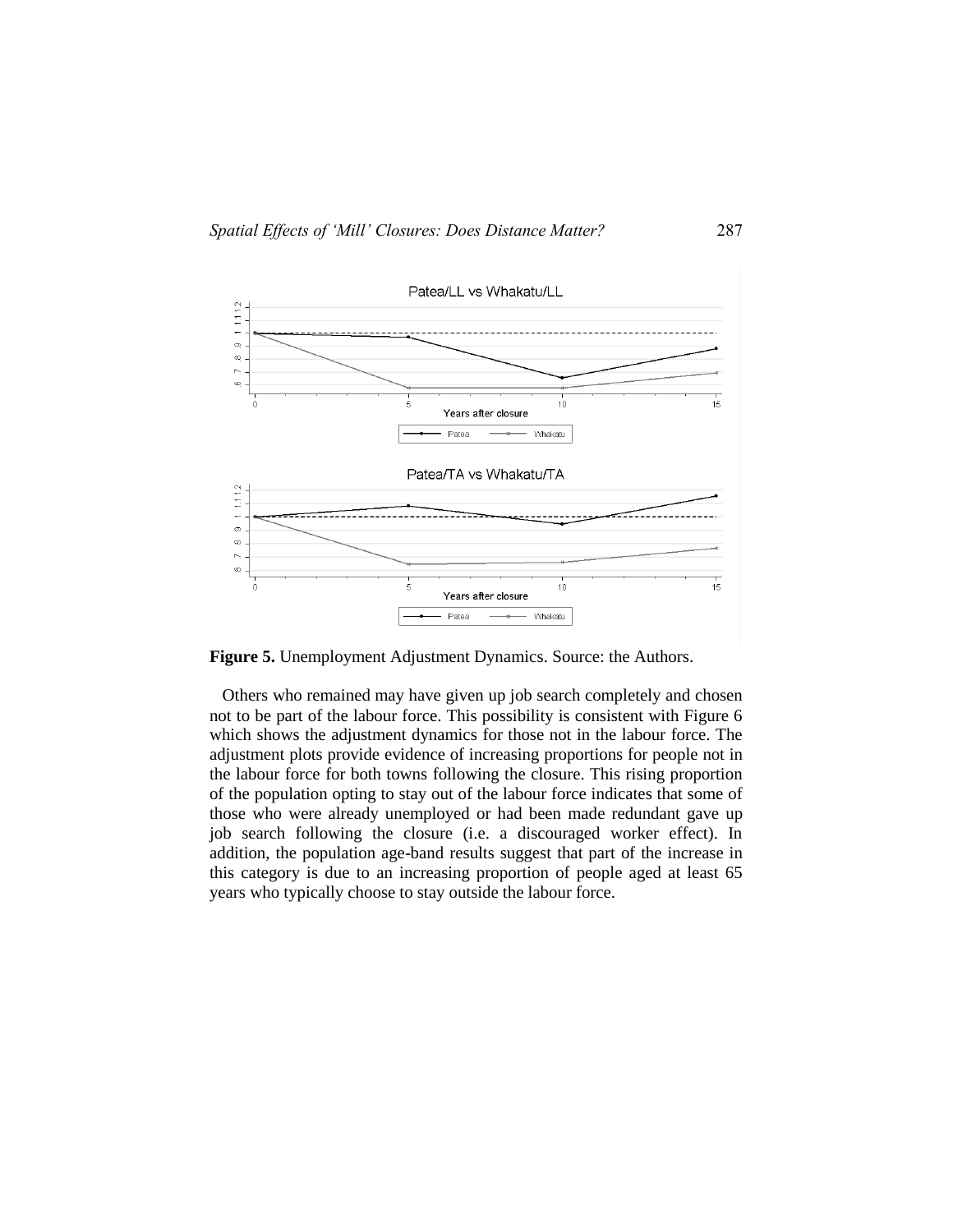

**Figure 6.** Not in the Labour Force Adjustment Dynamics. Source: the Authors.

#### *Dwellings and Property Values*

 Table 4 indicates that despite the sizeable population decline in Patea, the number of occupied dwellings in the town declined only marginally (2.6%) in the 15 years following the works closure, while in Whakatu, the number of occupied dwellings increased (by 8.3%). The overall DID of total occupied dwellings was broadly similar for both towns; Patea declined by 8.0% (9.9%) when compared to its LL (TA), and Whakatu by 7.0% (8.2%). Major changes are observed in the average household size ratios, defined as population/occupied dwellings (see Table 4). Whakatu experienced a lesser DID impact on average household size; increasing by 1.7% (LL) and decreasing 3.1% (TA), while Patea fell by 13.7% and 9.7% respectively. The reduction in household size is consistent with out-migration of families with children (Tables 4 and 5) and an increased proportion of older adults and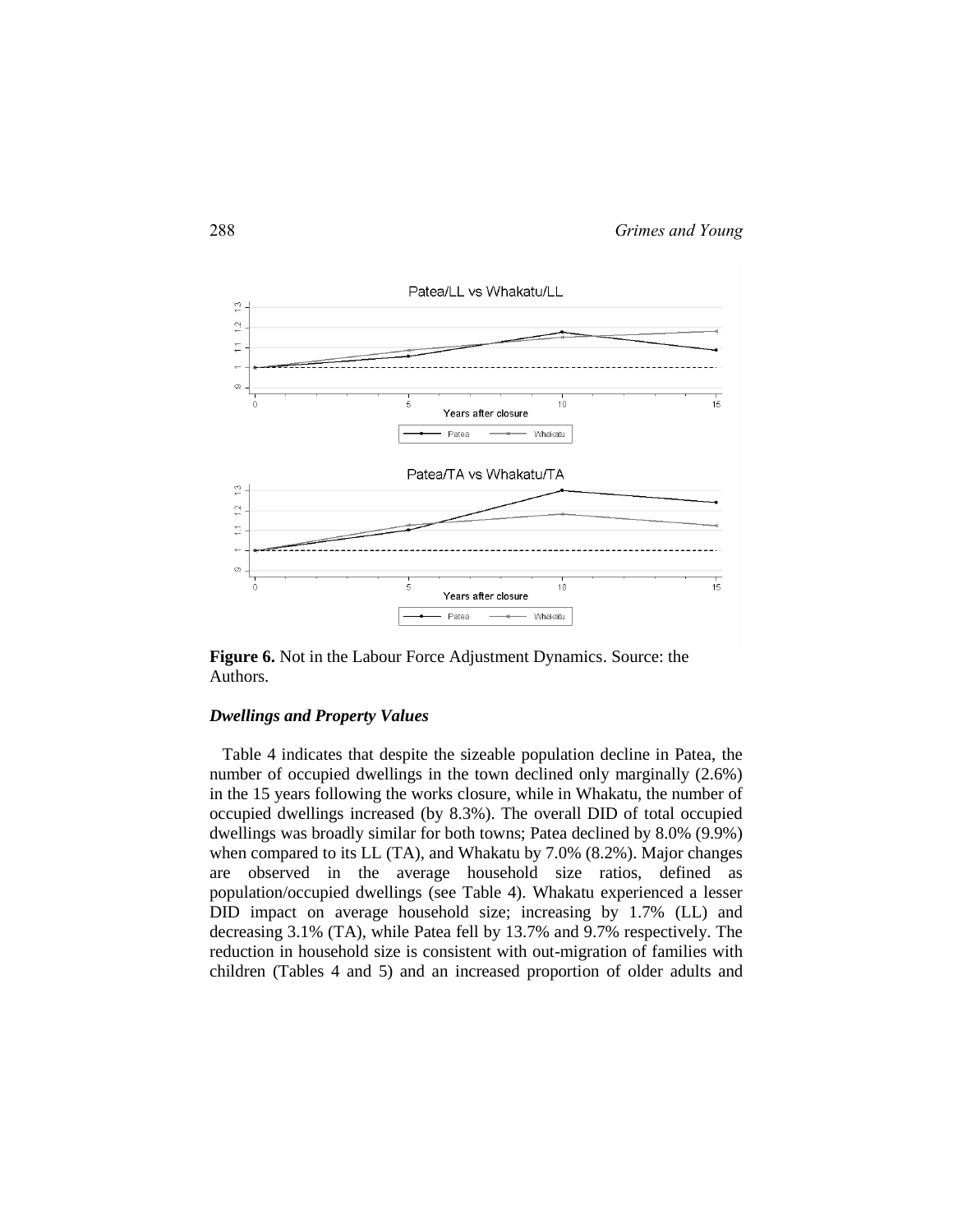retirees. The DID methodology accounts for the effects of any generalised changes in household size across the wider community.

 We expect to see a major impact of closures on the housing market. Patea experienced a small spike in house sales (of 49 compared with an average of approximately 30 in neighbouring years) in the year after closure. Other than for that year, both towns maintain broadly stable house sale numbers over time, albeit with a slightly decreasing trend in Patea and a slightly increasing trend in Whakatu. However, we observe no trends in house prices. The ratios for median sale prices of residential properties in Patea and Whakatu, while both quite variable (reflecting the small number of sales each year in each locality), reveal no clear long-run trends in relative values. Both towns' trend house prices increased relative to their respective LLs but decreased relative to their TA (Figure 7 and Table 4). There is no obvious impact on the ratios from either town's plant closure. The adjustment graphs (Figure 8) exhibit quite volatile behaviours, regardless of which comparator is used. While the lack of clear impacts of the negative employment shocks on house prices contrasts with some studies' findings (including Glaeser and Gyourko), they are consistent with those of Maré et al. (2009) who found that local employment shocks had negligible impacts on local house prices across New Zealand.



**Figure 7.** Median House Sale Price Ratios Relative to Comparison Areas. Source: the Authors.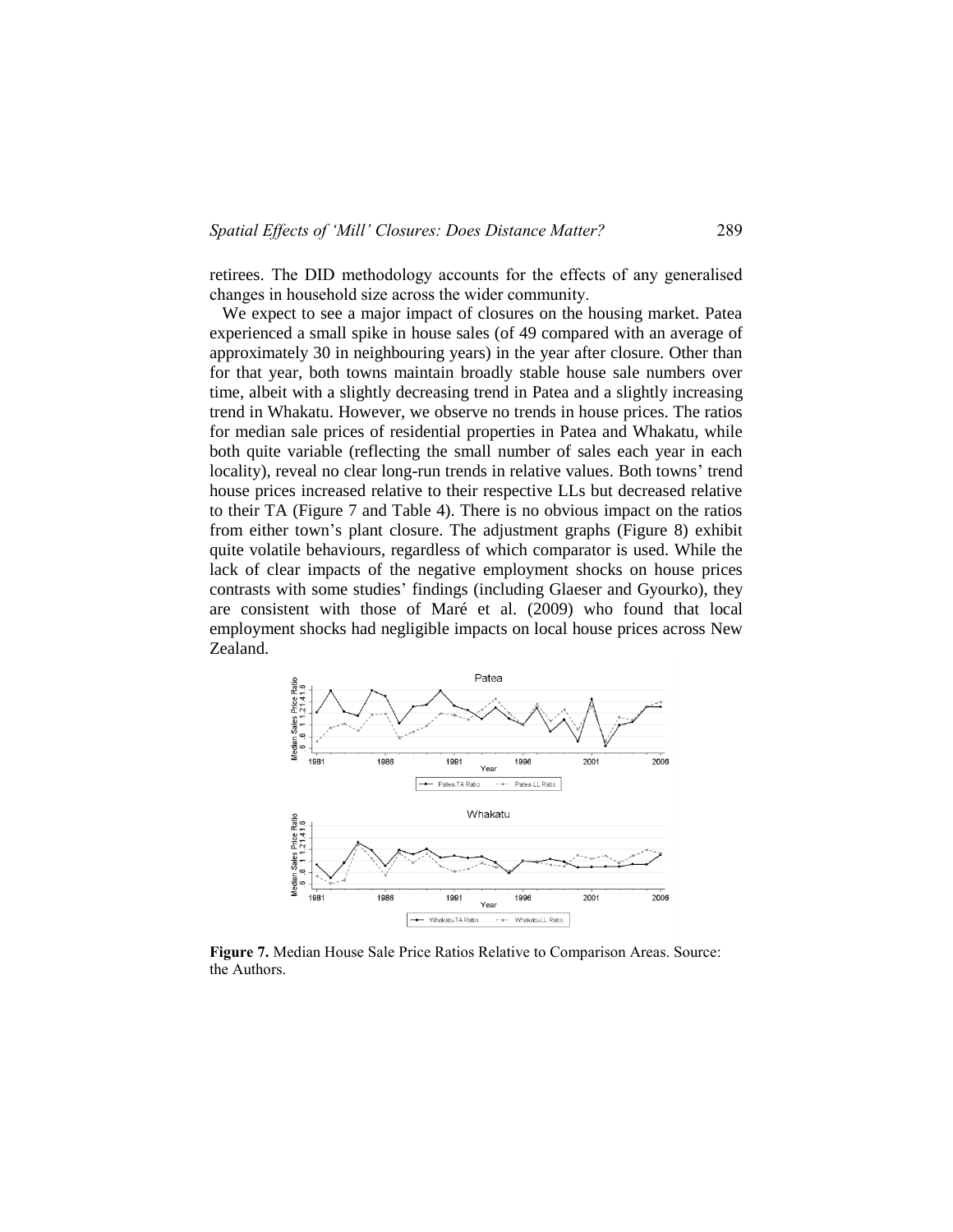

**Figure 8.** Median house sale price adjustment dynamics. Source: the Authors.

 Figures 9 and 10, which show the behaviour of median residential land values, indicate that one element of the Glaeser and Gyourko findings is observed for our towns. In the period immediately following the closure of the Patea plant, there was a steep drop in its residential land values. Whakatu, on the other hand, experienced no obvious impact from the closure of its meat works. The adjustment graphs for Whakatu fluctuate around a constant whereas there is a steep downward adjustment for Patea that remains below the trend (and initial) level for the full 15 years. Looking at Table 4, we see that the DID of land values in each town are consistent with Figures 9 and 10. When compared to LL, the DID fall in land value for Whakatu is only a little over half that in Patea; when compared to their respective TAs, both values again decreased but Whakatu's decrease was only a quarter that of Patea's. Thus land values in Patea appear to have suffered severely from the loss of the local meat works. Given the net migration out of the town, there was little to support the revival of land values in Patea. Whakatu, by contrast, experienced a relatively temporary population shock and had a nearby urban area so remaining attractive to potential residents, supporting its land values.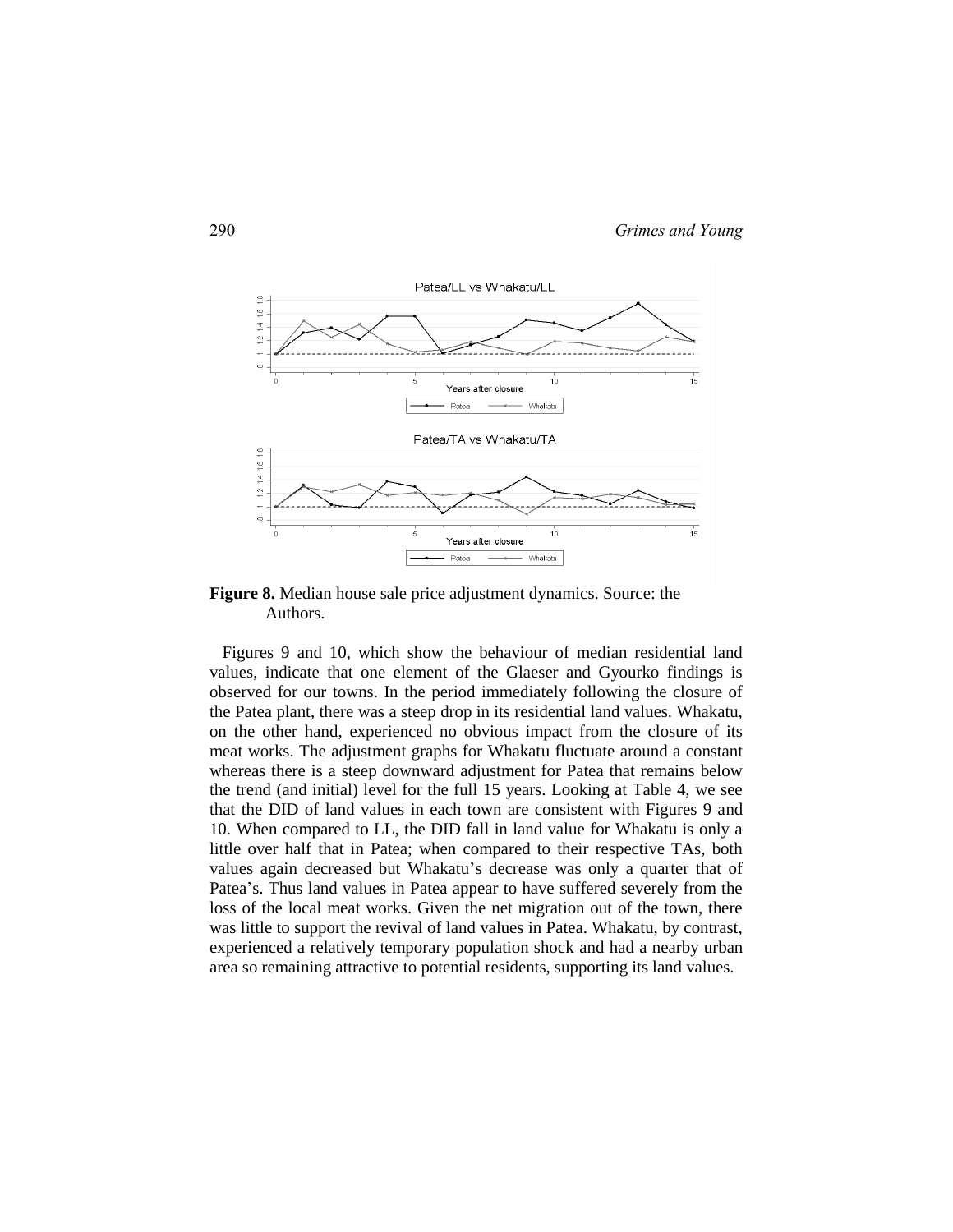

**Figure 9.** Median Land Value Ratios Relative to Comparison Areas. Source: the Authors.



**Figure 10.** Median land value adjustment dynamics. Source: the Authors.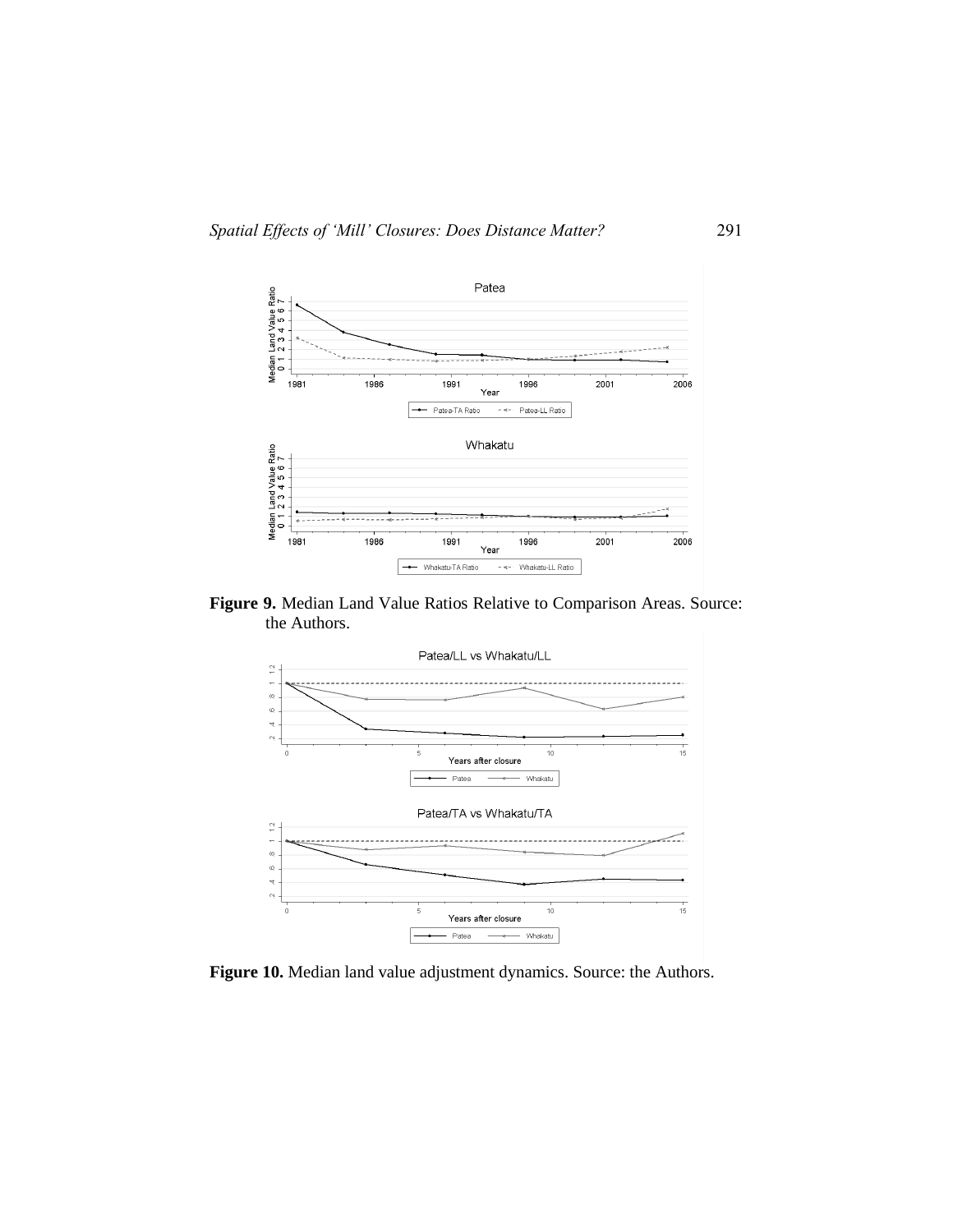The house sales price and residential land value findings for Whakatu are consistent with one another, but the Patea findings across the two variables are inconsistent. (Initial land values in Patea represented only a small proportion of capital values, so arithmetically it is possible to have a large fall in residential land values with little effect on house sales prices.) One potential weakness of the land value data is that they rely on valuers' estimates, and so the inconsistency may conceivably be due to changing measurement practices for land values in Patea across time. However land valuations are informed by sales of vacant lots (sections) in the local area; and there is no reason to believe that there was a change in practices for Patea (as opposed to Whakatu) at this time.

 Taking the data at face value, we hypothesise that vacant land within Patea was formerly valued as being capable of conversion to residential purposes in order to meet a possible increase in the town's population. Thus it will have had a positive option value attached to it, resulting in it being priced above neighbouring agricultural land. This option value will have virtually disappeared once the works closed since now there was little likelihood of demand for new housing stock. Sales prices of existing houses, by contrast, may have been supported by the ability of out-of-town retirees (and other inward migrants, potentially including working aged beneficiaries) to purchase a house or pay a rental within Patea that was still inexpensive relative to their existing place of residence. Thus while the housing stock was unlikely to expand (so removing the option value for land), a wider housing market worked to support the level of house prices in the town.

#### **5. CONCLUSIONS**

 During the early to mid 1980s, the closures of meat works at Patea and Whakatu had significant impacts on these rural towns. The similarities and differences between the two towns' adjustment experiences have implications for our understanding of the impacts of major rural processing infrastructure, the role of urban versus rural labour markets and the effects of homeownership on migration patterns following local shocks. These adjustment responses provide insights that may assist in the formulation of regional development policies.

 We provide evidence over a range of variables to extract the initial and longer term impacts that each closure had on the town in which it was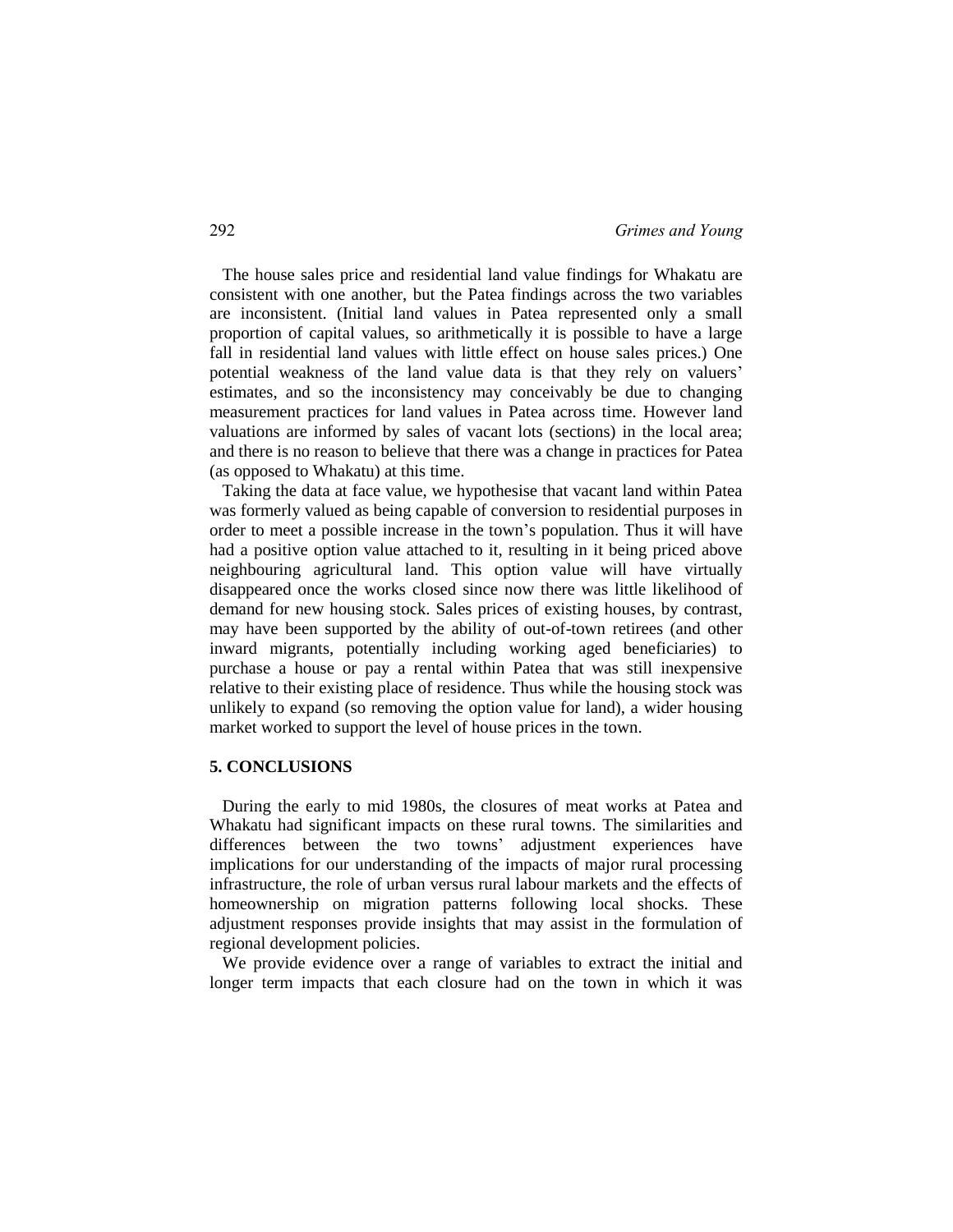located. The data enable us to compare the adjustment dynamics across the two towns given their differences in location relative to urban areas. Both towns suffered net outward migration immediately following the closures. This outcome is consistent with results of other studies. One exception is the study of Glaeser and Gyourko (2005), which found that a negative shock results in a relatively small impact on population (but a large negative impact on house prices).

 One feature that sets our study apart from many others is that we subdivide the population into a number of different age-bands. We find that the majority of the population movement arises from migration of the younger working age population (25-44 years), youths (15-24 years) and children. The older working population (those aged 45 to 64 years) showed fewer signs of outward movement following the closures, while both towns experienced a sizeable increase in the number of people aged 65 and older. Average household size decreased (relative to comparators) after the closures, reflecting the shift to an older population. Population movements in Whakatu were temporary, with inward migration following the initial outward flows, while population loss was permanent in Patea.

 The closures of both meat-processing plants created substantial reductions in total employment for both towns. Given that Whakatu is located near the urban area of Hastings (and also Napier), some of those made redundant could find work there, so the negative employment shock for Whakatu residents had temporary effects. Patea, not being located near any larger agglomeration, suffered a permanent employment shock. An unexpected outcome was that both towns experienced falls in their unemployment figures five years after the closure. One possible explanation for these falls is that many of those who were previously unemployed left the workforce following the closures since they now considered there to be little point in searching for work within the locality. Accordingly, the number of those not in the labour force increased. Another (consistent) explanation is that a number of those already unemployed were among the population who migrated since they now had to relocate in order to give themselves a reasonable probability of finding work, whereas formerly they could hold out hope of a job at the local meat works.

 Considering the changes in population and the results of Glaeser and Gyourko (2005) for the US rust-belt, one could expect housing demand to fall in the affected towns (especially Patea), and therefore to see house prices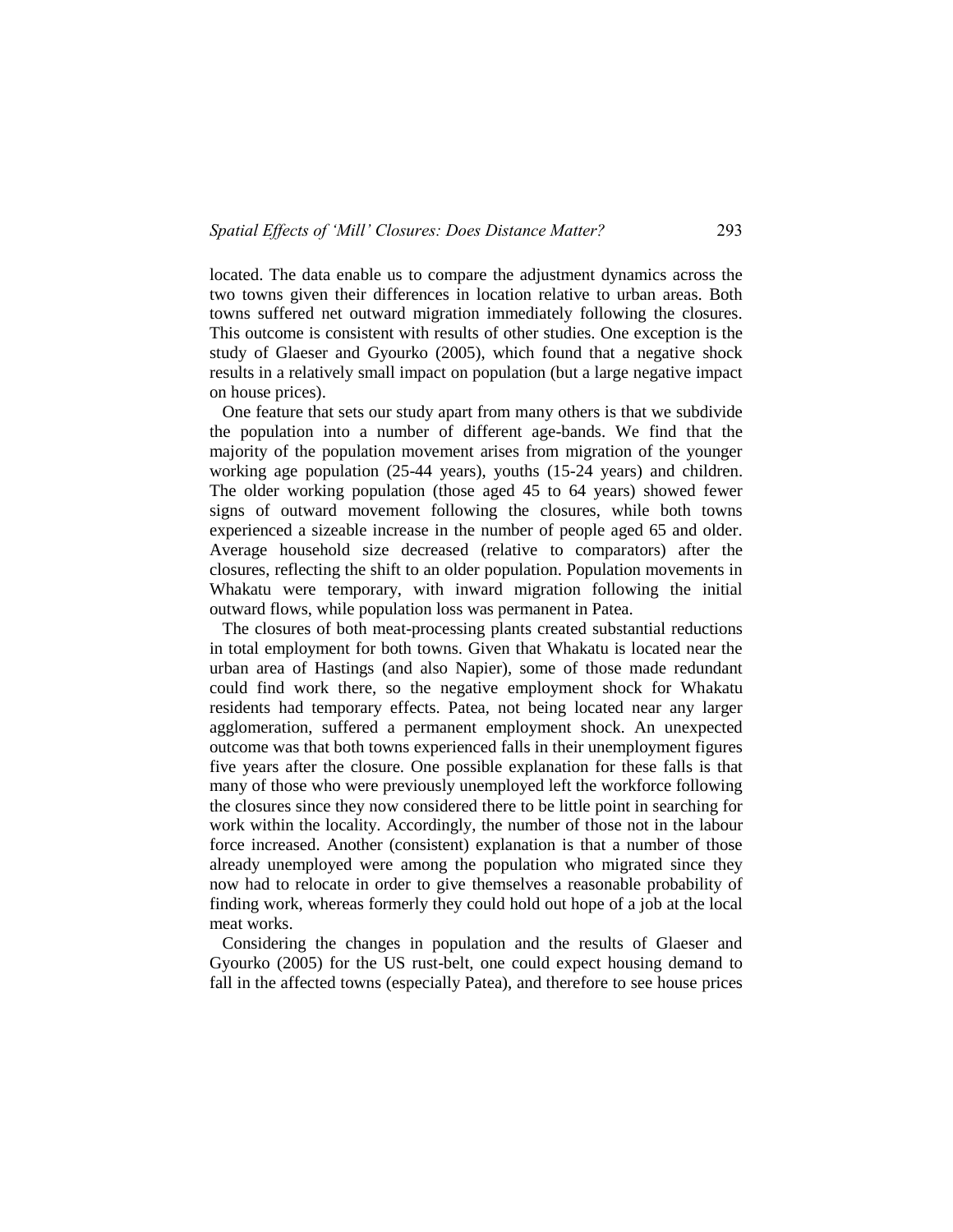fall (in the face of unchanging house supply). However, consistent with the findings of Maré et al (2009), we find no material impacts on the median sales price of houses in either town following the employment shocks.

 The house price and land value results for Whakatu are consistent with that locality being part of a larger housing and labour market; thus arbitrage within that market would mitigate the potential for a marked downward shift in residential prices. Patea is unlikely to be part of a larger labour market due to travel distances and times to nearby urban areas. However, it is possible that it is part of a larger housing market, in a particular sense. Certain population groups that are faced with financial stringency may be open to migration to cheap housing areas with vacant houses. Such population groups may include retirees and others on social assistance benefits. While we have no evidence concerning the latter group's migration patterns, we do find evidence of a marked increase in (absolute numbers of) those aged over 65 years in Patea for each of the five yearly observations following the closure. While not placing pressure for additions to the dwelling stock, the actual and incipient inflow of this group may have supported house prices in the town. Nevertheless, the option value for developing vacant lots into new housing would have fallen sharply following the works closure, so land values dropped at the same time as house prices remained broadly stable (relative to comparators). The land value result is consistent with the Glaeser and Gyourko findings while the house price results more closely mirror those of Maré et al (2009).

 Our results have implications for the formulation of regional development policies in relation to major investments. The paper has analysed the impacts of *closure* of two major plants in order to avoid the methodological problems that would occur with new plant openings where a new plant is located in an already expanding area. Both closures studied here came as surprises to the local community and, at least in part, were an end product of exogenous changes in central government licensing rules. Thus we can reasonably treat their effects as being the outcome of a natural experiment. While the timing of impacts may differ between an opening and closing of such an asset, it is reasonable to consider that many of the longer term effects, especially in terms of employment and working aged population, will be similar. Our findings lead us to conclude that policy makers involved in deciding where to locate major rural processing infrastructure should consider locating such facilities in towns which are close to cities or other urban areas. This avoids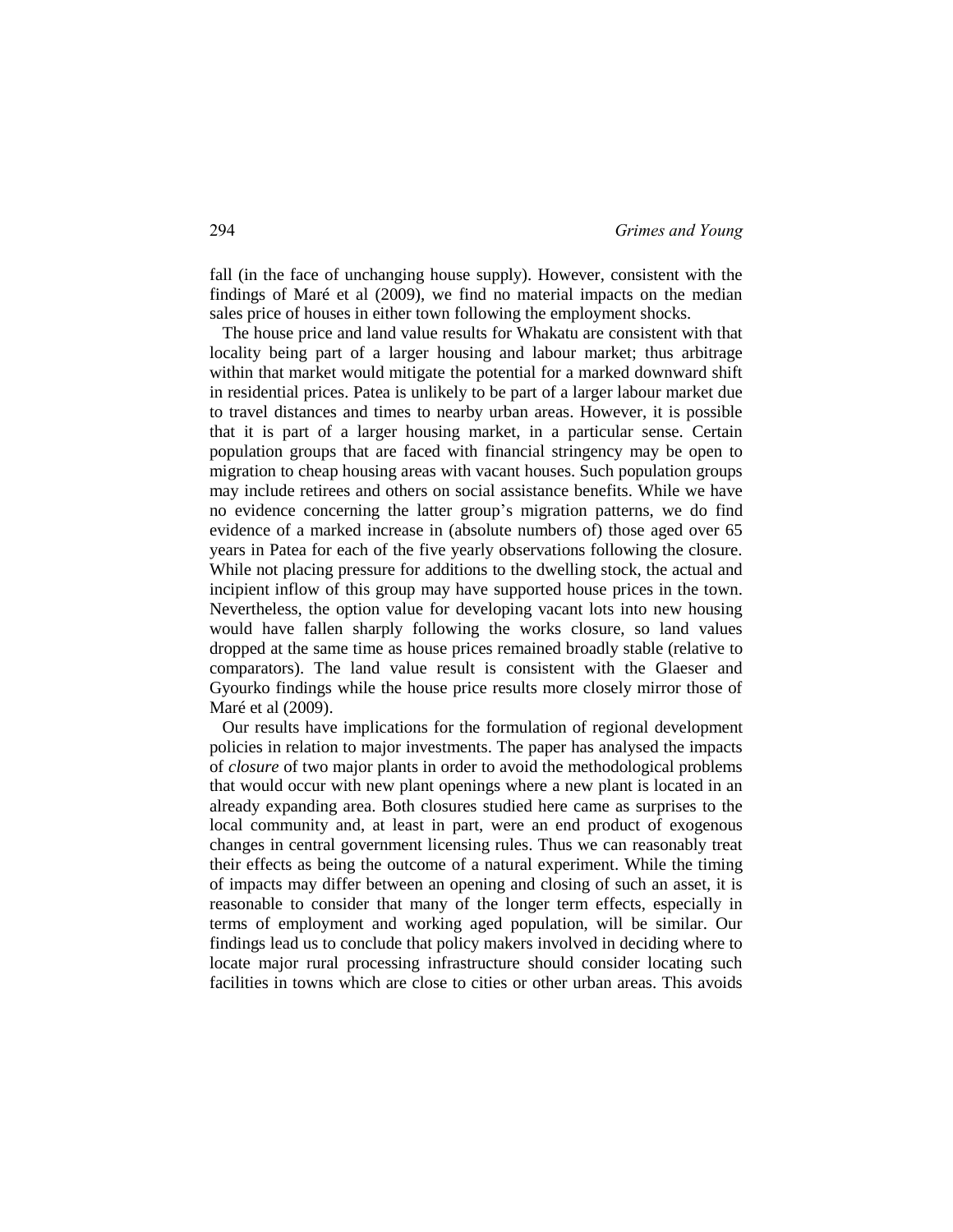the potentially dislocative impacts and greater long-run investment risks, which could occur to the local community if the plant were subsequently to be closed.

 Given the findings of our study relative to some other studies with regard to the relationship between migration and house prices, further research into this relationship is warranted. Our findings indicate that it will be important in future work to examine age differences and homeownership influences when considering responses to shocks. The analysis here indicates that certain agegroups are more mobile than others and that homeowners may be less mobile in response to local employment downturns. This latter feature, in particular, mirrors similar findings in the UK and US and is a factor that needs to be incorporated into policy considerations when programmes to promote homeownership, especially in rural regions, are being assessed.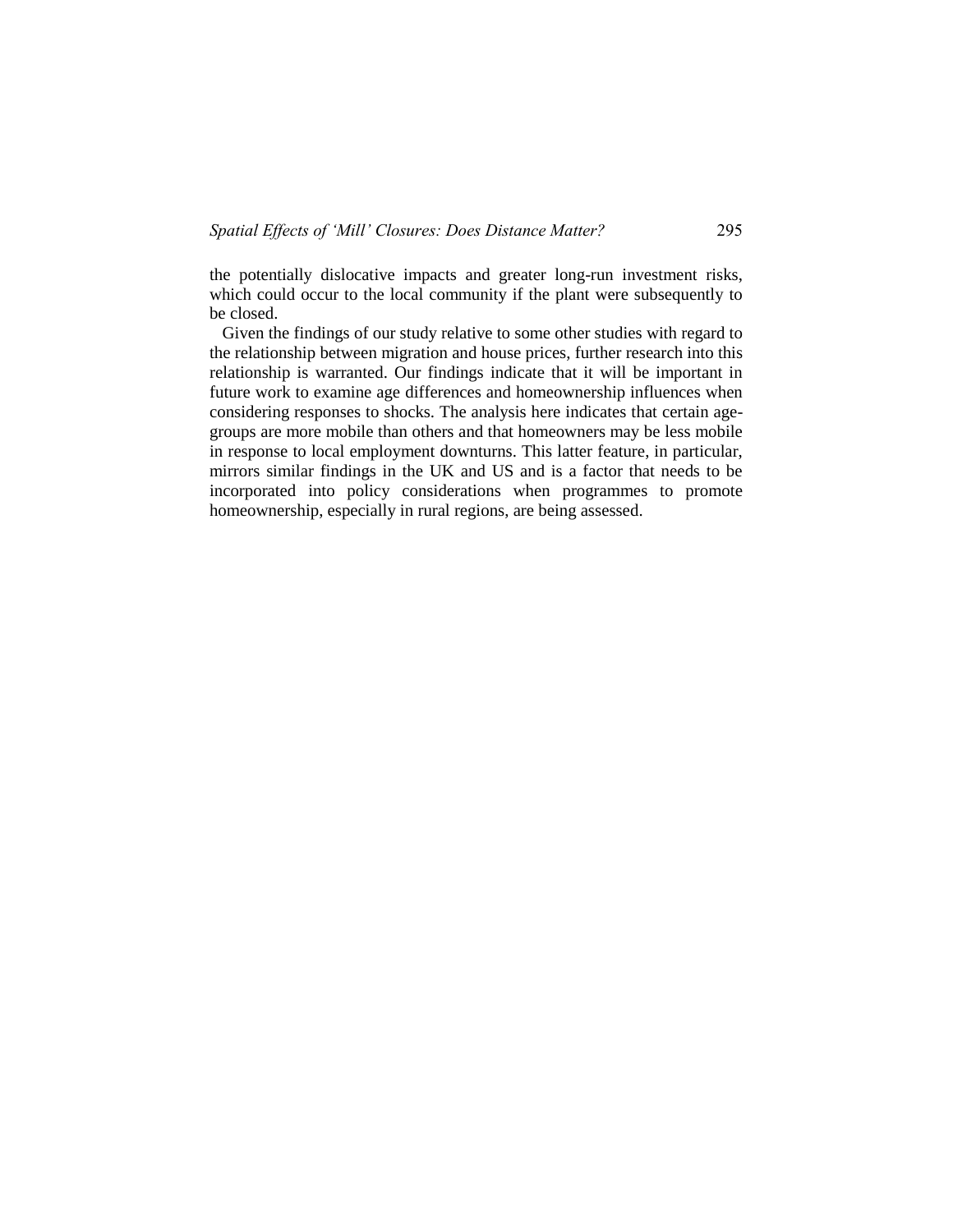#### **REFERENCES**

- Angrist, J. and Pischke, J-S. (2009). *Mostly Harmless Econometrics: An Empiricist's Companion*, Princeton University Press, Princeton NJ.
- Blanchard, O. J. and Katz, L. F. (1992) Regional evolutions. *Brookings Papers on Economic Activity,* 1, pp. 1-75.
- Carne, S. (2004). *Home Ownership: Tenure of Choice.* MPP Thesis. Victoria University of Wellington, Wellington.
- Choy, W., Maré, D. C. and Mawson, P. (2002). Modelling regional labour market adjustment in New Zealand. Treasury Working Paper 02/01, The Treasury, Wellington.
- Dare, R. (1999). *Food Power and Community: Essays in the History of Food and Drink*, Wakefield Press, South Australia.
- de Groot, H. L. F., Poot, J. and Smit M. J. (2009). Agglomeration externalities, innovation and regional growth: theoretical perspectives and meta-analysis. In R. Capello and P. Nijkamp (Eds) *Handbook of Regional Growth and Development Theories*, Edward Elgar. Cheltenham.
- Decressin J. and Fatás, A. (1995). Regional labour market dynamics in Europe. *European Economic Review,* 39, pp. 1627-55.
- Dow, J. C. R. and Dicks-Mireaux, L. A. (1958). The excess supply of labour, A study of conditions in Great Britain, 1946-56. *Oxford Economic Papers*, 10, pp. 1-33.
- Evans, L., Grimes, A., Wilkinson, B. and Teece, D. (1996). Economic reform in New Zealand 1984-95: The pursuit of efficiency. *Journal of Economic Literature*, 34, pp. 1856-902.
- Fredriksson, P. (1999). The dynamics of regional labor markets and active labor market policy: Swedish evidence. *Oxford Economic Papers,* 51, pp. 623-48.
- Glaeser, E. and Maré, D.C. (2001). Cities and skills. *Journal of Labour Economics,* 19, pp. 316-42.
- Glaeser, E. and Gyourko, J. (2005). Urban decline and durable housing. *Journal of Political Economy*, 113, pp. 345-375.
- Green, R. and Hendershott, P. (2001). Homeownership and unemployment in the USA. *Urban Studies,* 38, pp. 1509–1520.
- Grimes, A. and Aitken, A. (2010). Housing supply, land costs and price adjustment. *Real Estate Economics,* 38, pp. 325-53.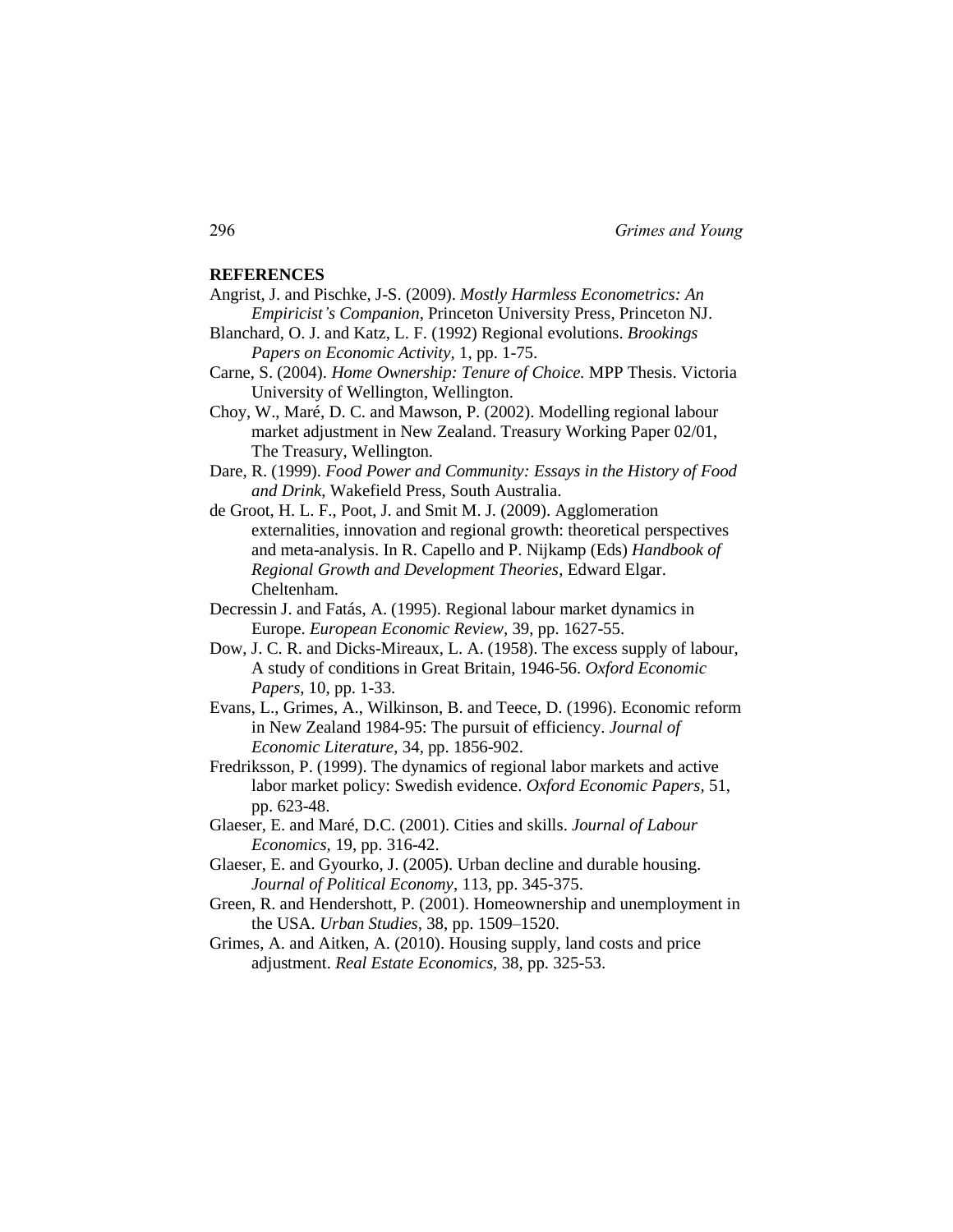- Hawke's Bay Herald Tribune. (1986a). Anger mounts at closure. *Hawke's Bay Herald Tribune*, 11 Oct.
- Hawke's Bay Herald Tribune. (1986b). 42pc from Hastings. *Hawke's Bay Herald Tribune*, 11 Oct.
- Hawke's Bay Today. (2006). The day grown men cried. Online version accessed 24 March 2009,

<http://www.hbtoday.co.nz/storyprint.cfm?storyID=3682341>.

- Keefe-Ormsby, V. (2001). Mauri Mahi: Does being made unemployed affect health? The closures of Whakatu and Tomoana. Ngati Kahungunu Iwi Incorp and Te Ropu Rangahau Hauora a Eru Pomare, Wellington.
- Maré, D. C. (2008). Labour productivity in Auckland firms. Motu Working Paper 08-12, Motu Economic and Public Policy Research, Wellington.
- Maré, D. C., Grimes, A. and Morten, M. (2009). Adjustment in local labour and housing markets. *Australasian Journal of Regional Studies*, 15, pp. 229-248.
- Maré, D. C. and Timmins, J. (2000). Internal migration and regional adjustment: Some preliminary issues. In P. Morrison (Ed) *Labour Employment and Work in New Zealand: 2000,* Victoria University of Wellington, Wellington.
- Maré, D. C. and Timmins, J. (2006). Geographic concentration and firm productivity. Motu Working Paper 06-08, Motu Economic and Public Policy Research, Wellington.
- Mauro, P. and Spilimbergo, A. (1998). How do the skilled and the unskilled respond to regional shocks? The case of Spain. IMF Working Paper WP/98/77, International Monetary Fund, Washington DC.
- Melser, P. (1982). Patea after the freezing works: an assessment of the social and economic impact of the closure of the Patea Freezing Company. Technical report No. 12, Town and Country Planning Division, Ministry of Works and Development, Wellington.
- Morrison, P. (2008). On the falling rate of home ownership in New Zealand*.*  Centre for Housing Research, Aotearoa New Zealand.
- Oswald, A. (1996). A conjecture on the explanation for high unemployment in the industrialized nations: Part I. Working Paper 475, Department of Economics, Warwick University.
- Oswald, A. (1999) The housing market and Europe's unemployment: a nontechnical paper. Working Paper, Department of Economics, Warwick University.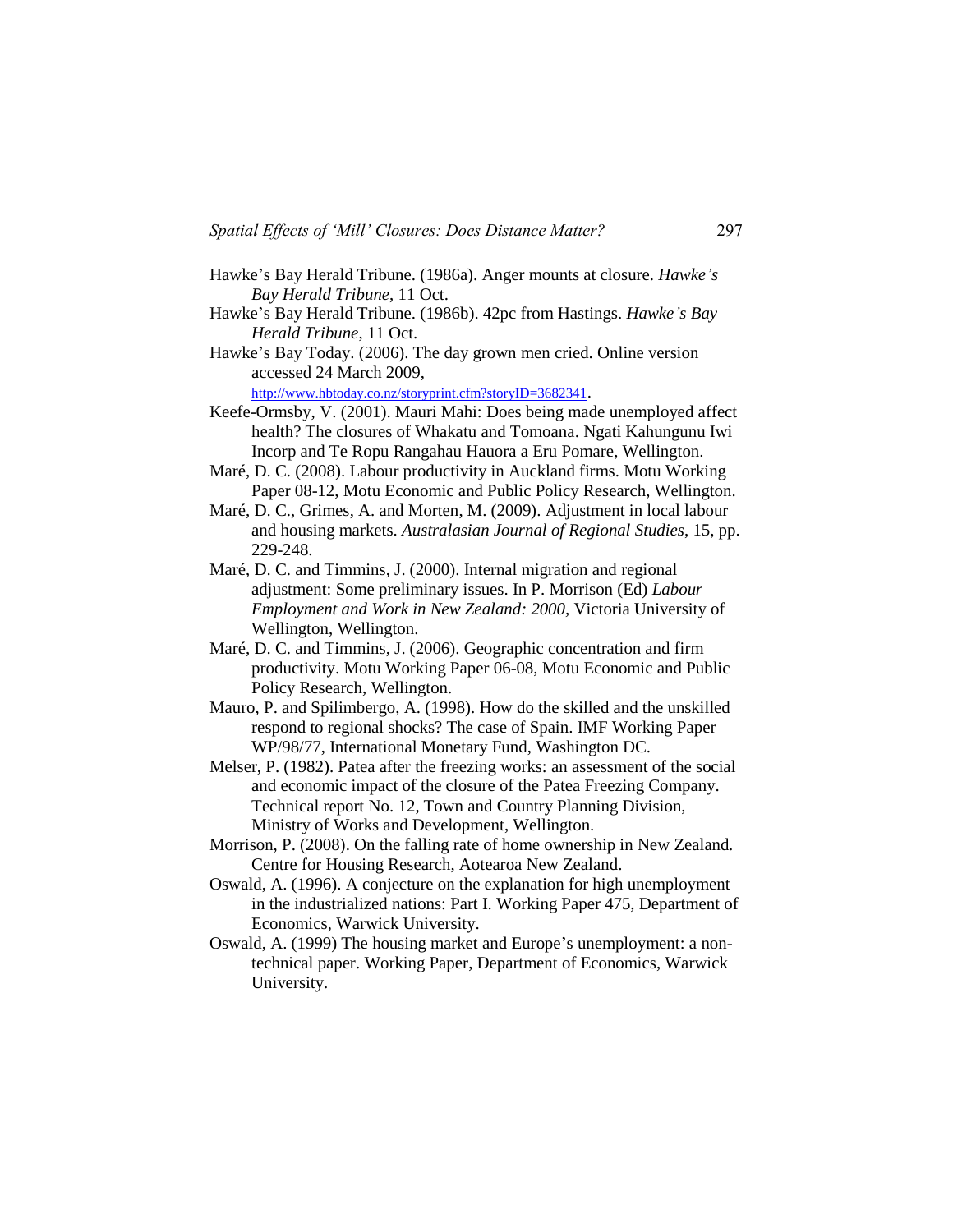- Partridge, M. and Rickman, D. (1997). The dispersion of US state unemployment rates: The role of market and non-market equilibrium factors. *Regional Studies,* 31, pp. 593–606.
- Pehkonen, J. (1999). Unemployment and home-ownership. *Applied Economics Letters,* 6, pp. 263-5.
- Puke Ariki. (2003) Taranaki Trivia May. Online version accessed 23 March 2009 http://www.pukeariki.com/en/resources/TaranakiTrivia/trivia05.htm.
- South, S. J. and Crowder, K. D. (1998a). Avenues and barriers to residential mobility among single mothers. *Journal of Marriage and the Family*, 60, pp. 866-877.
- South, S. J. and Crowder, K. D. (1998b). Residential mobility between cities and suburbs: Race, suburbanization and back-to-the-city moves. *Demography*, 34, pp. 525-538.
- Stillman, S. and Maré, D. C. (2008). Housing markets and migration: Evidence from New Zealand. Motu Working Paper 08-06, Motu Economic and Public Policy Research, Wellington.
- Taranaki Daily News. (1982a). Works closure news stuns Patea. *Taranaki Daily News*, 22 May.
- Taranaki Daily News. (1982b). Union might not accept company's decision. *Taranaki Daily News*, 22 May.
- The Dominion. (1982a). Patea mayor vows to fight closure. *The Dominion*, 22 May.
- The Dominion. (1982b). Blame laid for Patea's fate. *The Dominion*, 6 Sep.
- The Dominion. (1982c). Patea negotiations stall. *The Dominion*, 4 Sep.
- The Evening Post. (1982a). MP learns from Patea. *The Evening Post*, 3 Sep.
- The Evening Post. (1982b). Patea 350 finish tomorrow; many more by week's end. *The Evening Post* , 31 Aug.
- The Evening Post. (1982c). Regulations penalise meatworks: Gerbic. *The Evening Post*, 12 Aug.
- The Evening Post. (1982d). Maori pin faith in land to replace Patea. *The Evening Post*, 3 Sep.
- The New Zealand Herald. (1982). Town shocked as 800 told jobs are to go. *The New Zealand Herald*, 22 May.
- The New Zealand Herald. (1986). 1500 jobs to go with closure of Whakatu. *The New Zealand Herald*, 11 Oct.